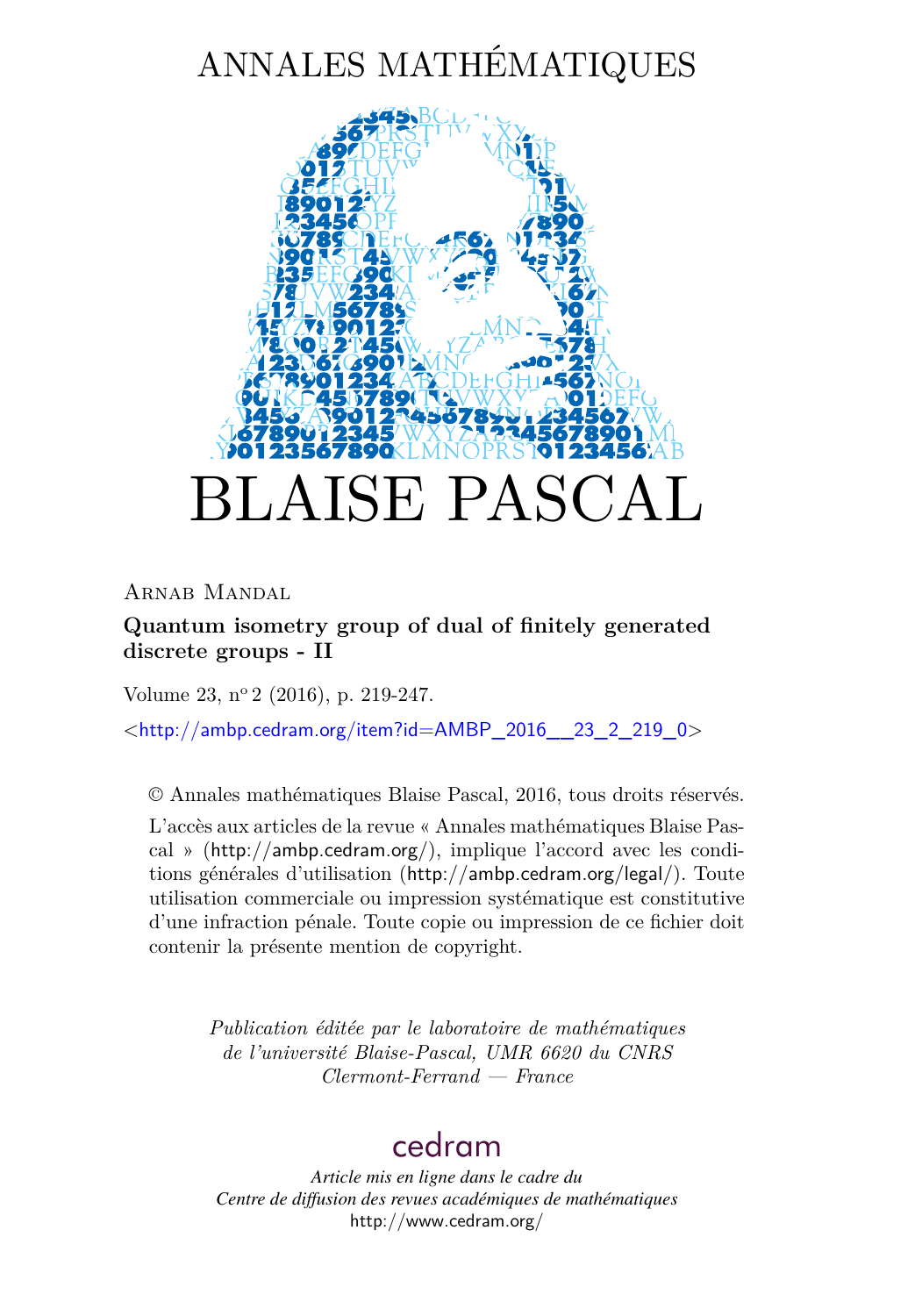# **Quantum isometry group of dual of finitely generated discrete groups - II**

# ARNAB MANDAL

#### **Abstract**

As a continuation of the programme of [\[13\]](#page-28-0), we carry out explicit computations of  $\mathbb{Q}(\Gamma, S)$ , the quantum isometry group of the canonical spectral triple on  $C_r^*(\Gamma)$ coming from the word length function corresponding to a finite generating set S, for several interesting examples of  $\Gamma$  not covered by the previous work [\[13\]](#page-28-0). These include the braid group of 3 generators,  $\mathbb{Z}_4^{*n}$  etc. Moreover, we give an alternative description of the quantum groups  $H_s^+(n,0)$  and  $K_n^+$  (studied in [\[3\]](#page-27-0), [\[4\]](#page-27-1)) in terms of free wreath product. In the last section we give several new examples of groups for which  $\mathbb{Q}(\Gamma)$  turns out to be a doubling of  $C^*(\Gamma)$ .

### 1. **Introduction**

It is a very important and interesting problem in the theory of quantum groups and noncommutative geometry to study 'quantum symmetries' of various classical and quantum structures. S.Wang pioneered this by defining quantum permutation groups of finite sets and quantum automorphism groups of finite dimensional matrix algebras. Later on, a number of mathematicians including Wang, Banica, Bichon and others ([\[1\]](#page-27-2), [\[8\]](#page-28-1), [\[20\]](#page-29-0)) developed a theory of quantum automorphism groups of finite dimensional *C* ∗ -algebras as well as quantum isometry groups of finite metric spaces and finite graphs. In [\[11\]](#page-28-2) Goswami extended such constructions to the set-up of possibly infinite dimensional *C* ∗ -algebras, and more interestingly, that of spectral triples a la Connes [\[10\]](#page-28-3), by defining and studying quantum isometry groups of spectral triples. This led to the study of such quantum isometry groups by many authors including Goswami, Bhowmick, Skalski, Banica, Bichon, Soltan, Das, Joardar and others. In the present paper, we are focusing on a particular class of spectral triples, namely those coming from the word-length metric of finitely generated discrete

Keywords: Compact quantum group, Quantum isometry group, Spectral triple. Math. classification: 58B34, 46L87, 46L89.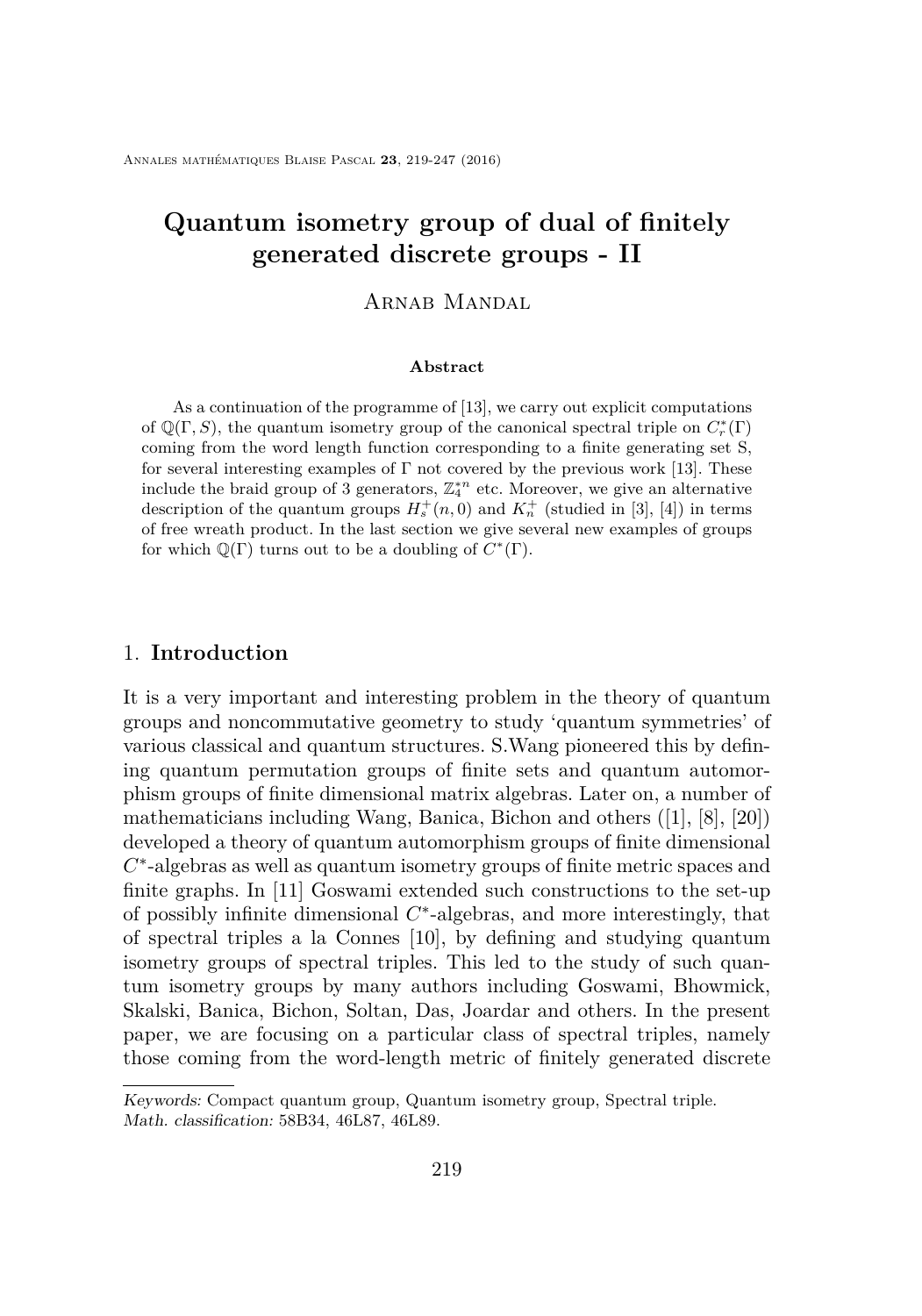groups with respect to some given symmetric generating set. There have been several articles already on computations and study of the quantum isometry groups of such spectral triples, e.g. [\[3\]](#page-27-0), [\[4\]](#page-27-1), [\[7\]](#page-28-4), [\[14\]](#page-28-5), [\[18\]](#page-29-1) and references therein. In [\[13\]](#page-28-0) together with Goswami we also studied the quantum isometry groups of such spectral triples in a systematic and unified way. Here we compute  $\mathbb{Q}(\Gamma, S)$  for more examples of groups including braid groups,  $\mathbb{Z}_4 * \mathbb{Z}_4 \cdots * \mathbb{Z}_4$  etc.

$$
\overbrace{n \text{ copies}}
$$

The paper is organized as follows. In Section [2](#page-2-0) we recall some definitions and facts related to compact quantum groups, free wreath product by quantum permutation group and quantum isometry group of spectral triples defined by Bhowmick and Goswami in [\[6\]](#page-28-6). This section also contains the doubling procedure of a compact quantum group, say  $Q$ , with respect to an order 2 CQG automorphism *θ*. The doubling is denoted by  $\mathcal{D}_{\theta}(\mathcal{Q})$ . In Section [3](#page-12-0) we compute  $\mathbb{Q}(\Gamma, S)$  for braid group with 3 generators. Its underlying  $C^*$ -algebra turns out to be four direct copies of the group  $C^*$ -algebra. In fact, it is precisely a doubling of doubling of the group  $C^*$ -algebra. Section [4](#page-18-0) contains an interesting description of the quantum groups  $H_s^+(n,0)$  and  $K_n^+$  (studied in [\[3\]](#page-27-0), [\[4\]](#page-27-1)) in terms of free wreath product. Moreover,  $\mathbb{Q}(\Gamma, S)$  is computed for  $\Gamma = \mathbb{Z}_4 * \mathbb{Z}_4 \cdots * \mathbb{Z}_4$  $\overline{n}$  copies *n copies* .

In the last section we present more examples of groups as in [\[14\]](#page-28-5), [\[18\]](#page-29-1), Section 5 of [\[13\]](#page-28-0) where  $\mathbb{Q}(\Gamma, S)$  turns out to be a doubling of  $C^*(\Gamma)$ .

## <span id="page-2-0"></span>2. **Preliminaries**

First of all, we fix some notational conventions which will be useful for the rest of the paper. Throughout the paper, the algebraic tensor product and the spatial (minimal)  $C^*$ -tensor product will be denoted by  $\otimes$  and  $\hat{\otimes}$  respectively. We'll use the leg-numbering notation. Let  $\mathcal Q$  be a unital  $C^*$ -algebra. Consider the multiplier algebra  $\mathcal{M}(\mathcal{K}(\mathcal{H})\hat{\otimes}\mathcal{Q})$  which has two natural embeddings into  $\mathcal{M}(\mathcal{K}(\mathcal{H})\hat{\otimes}\mathcal{Q}\hat{\otimes}\mathcal{Q})$ . The first one is obtained by extending the map  $x \mapsto x \otimes 1$  and the second one is obtained by composing this map with the flip on the last two factors. We will write  $\omega^{12}$  and  $\omega^{13}$ for the images of an element  $\omega \in \mathcal{M}(\mathcal{K}(\mathcal{H})\hat{\otimes}\mathcal{Q})$  under these two maps respectively. We'll denote the Hilbert  $C^*$ -module by  $\mathcal{H} \bar{\otimes} \mathcal{Q}$  obtained by the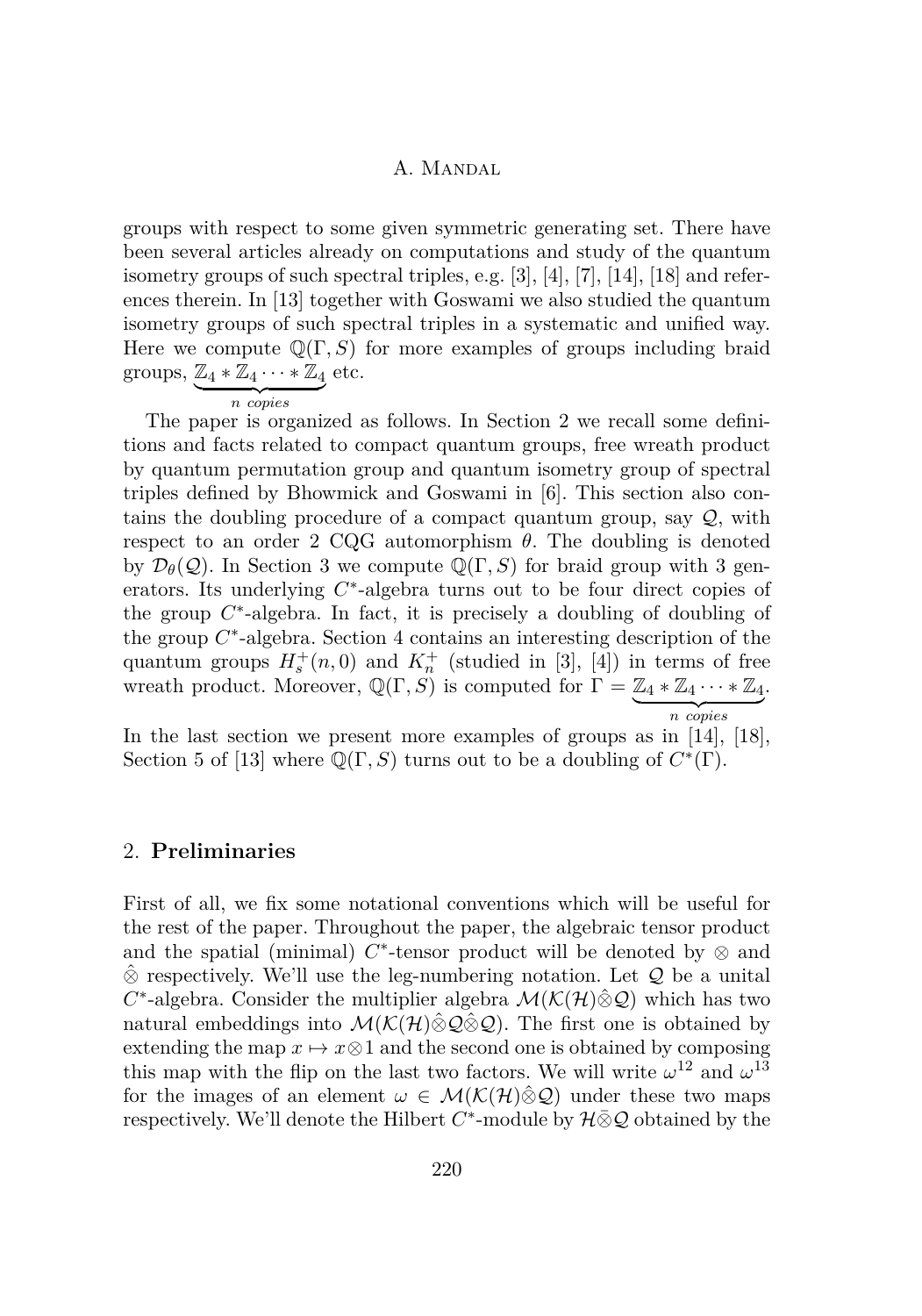#### Quantum isometry group

completion of  $\mathcal{H} \otimes \mathcal{Q}$  with respect to the norm induced by the  $\mathcal{Q}$  valued inner product  $\ll \xi \otimes q$ ,  $\xi' \otimes q' \gg \cdots = \langle \xi, \xi' \rangle q^* q'$ , where  $\xi, \xi' \in \mathcal{H}, q, q' \in \mathcal{Q}$ .

# 2.1. **Compact quantum groups and free wreath product**

Let us recall the basic notions of compact quantum groups, then actions on  $C^*$ -algebra and free wreath product by quantum permutation groups.

**Definition 2.1.** A compact quantum group (CQG for short) is a pair  $(Q, \Delta)$ , where Q is a unital C<sup>\*</sup>-algebra and  $\Delta : Q \to Q \hat{\otimes} Q$  is a unital *C* ∗ -homomorphism satisfying two conditions:

- (1)  $(\Delta \otimes id)\Delta = (id \otimes \Delta)\Delta$  (co-associativity).
- (2) Each of the linear spans of  $\Delta(\mathcal{Q})(1 \otimes \mathcal{Q})$  and that of  $\Delta(\mathcal{Q})(\mathcal{Q} \otimes 1)$ is norm dense in  $\mathcal{Q}\hat{\otimes}\mathcal{Q}$ .

A CQG morphism from  $(Q_1, \Delta_1)$  to another  $(Q_2, \Delta_2)$  is a unital  $C^*$ homomorphism  $\pi : \mathcal{Q}_1 \mapsto \mathcal{Q}_2$  such that  $(\pi \otimes \pi)\Delta_1 = \Delta_2 \pi$ .

**Definition 2.2.**  $(Q_1, \Delta_1)$  is called a quantum subgroup of  $(Q_2, \Delta_2)$  if there exists a surjective  $C^*$ -morphism  $\eta$  from  $\mathcal{Q}_2$  to  $\mathcal{Q}_1$  such that  $(\eta \otimes$  $\eta$ ) $\Delta_2 = \Delta_1 \eta$  holds.

Sometimes we may denote the CQG  $(Q, \Delta)$  simply as  $Q$ , if  $\Delta$  is understood from the context.

**Definition 2.3.** A unitary (co) representation of a CQG  $(Q, \Delta)$  on a Hilbert space H is a C-linear map from H to the Hilbert module  $H\bar{\otimes} \mathcal{Q}$ such that

- $(1) \ll U(\xi), U(\eta) \gg \psi = \langle \xi, \eta \rangle 1_{\mathcal{O}} \text{ where } \xi, \eta \in \mathcal{H}.$
- $(2)$   $(U \otimes id)U = (id \otimes \Delta)U$ .
- (3) Span  $\{U(\xi)b : \xi \in \mathcal{H}, b \in \mathcal{Q}\}\$ is dense in  $\mathcal{H} \overline{\otimes} \mathcal{Q}$ .

Given such a unitary representation we have a unitary element  $\hat{U}$  belonging to  $\mathcal{M}(\mathcal{K}(\mathcal{H})\hat{\otimes}\mathcal{Q})$  given by  $\tilde{U}(\xi\otimes b) = U(\xi)b, (\xi\in\mathcal{H}, b\in\mathcal{Q})$ satisfying  $(id \otimes \Delta)(\tilde{U}) = \tilde{U}^{12} \tilde{U}^{13}$ .

Here we state Proposition 6.2 of [\[15\]](#page-28-7) which will be useful for us.

<span id="page-3-0"></span>**Proposition 2.4.** *If a unitary representation of a CQG leaves a finite dimensional subspace of* H*, then it'll also leave its orthogonal complement invariant.*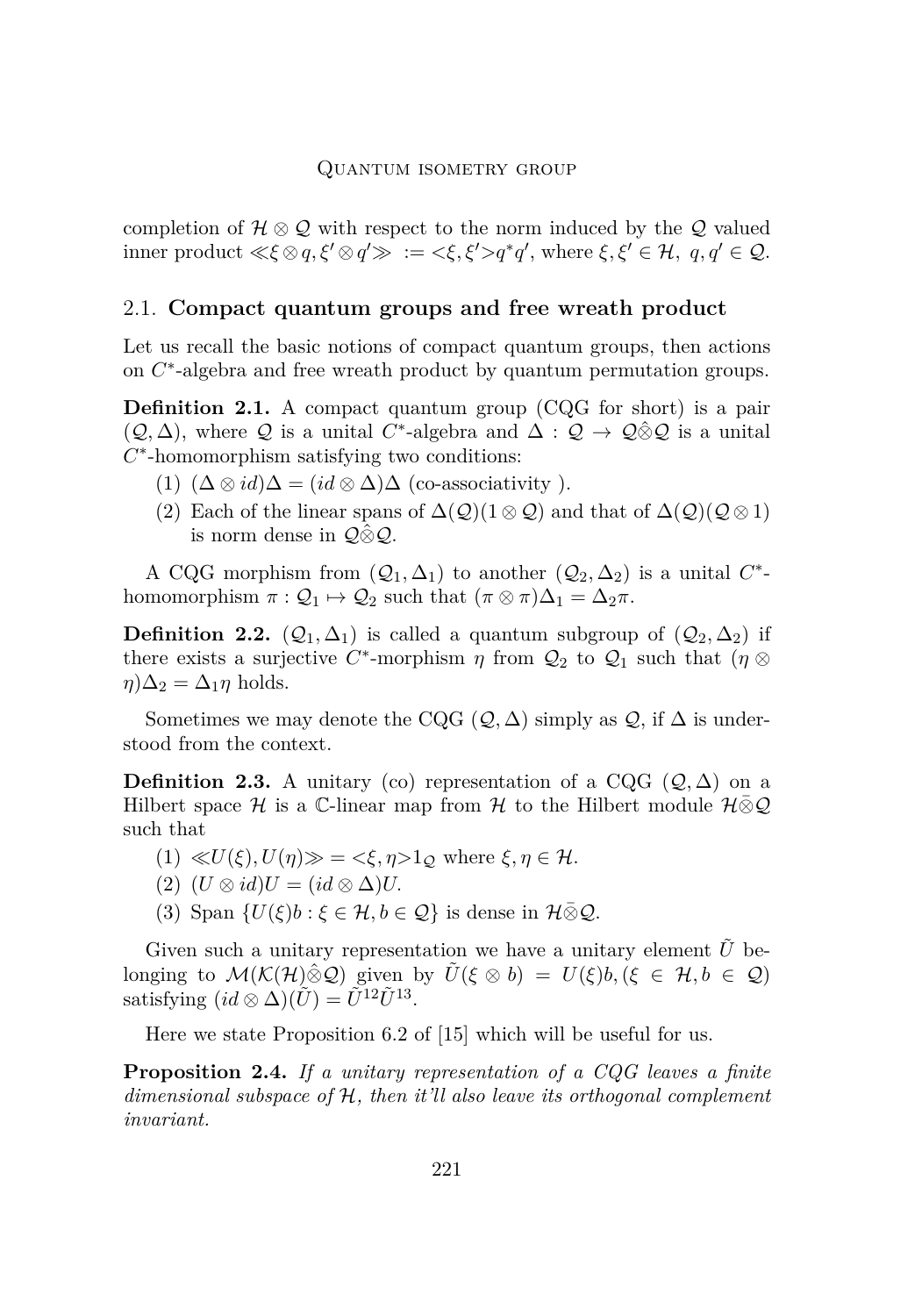*Remark 2.5.* It is known from [\[21\]](#page-29-2) that the linear span of matrix elements of a finite dimensional unitary representation form a dense Hopf \*-algebra  $\mathcal{Q}_0$  of  $(\mathcal{Q}, \Delta)$ , on which an antipode  $\kappa$  and co-unit  $\epsilon$  are defined.

**Definition 2.6.** We say that a CQG  $(Q, \Delta)$  acts on a unital  $C^*$ -algebra *B* if there is a unital *C*<sup>\*</sup>-homomorphism (called action)  $\alpha : B \to B \hat{\otimes} \mathcal{Q}$ satisfying the following :

- (1)  $(\alpha \otimes id) \alpha = (id \otimes \Delta) \alpha$ .
- (2) Linear span of  $\alpha(B)(1 \otimes Q)$  is norm dense in  $B \hat{\otimes} Q$ .

**Definition 2.7.** The action is said to be faithful if the ∗-algebra generated by the set  $\{(f \otimes id)\alpha(b) \forall f \in B^*, \forall b \in B\}$  is norm dense in  $\mathcal{Q}$ , where *B*<sup>∗</sup> is the Banach space dual of B.

*Remark 2.8.* Given an action  $\alpha$  of a CQG  $Q$  on a unital  $C^*$ -algebra B, we can always find a norm-dense, unital  $*$ -subalgebra  $B_0 \subseteq B$  such that  $\alpha|_{B_0}: B_0 \mapsto B_0 \otimes \mathcal{Q}_0$  is a Hopf-algebraic co-action. Moreover,  $\alpha$  is faithful if and only if the \*-algebra generated by  $\{(f \otimes id)\alpha(b) \forall f \in B_0^*, \forall b \in B_0\}$ is the whole of  $\mathcal{Q}_0$ .

Given two CQG's  $\mathcal{Q}_1$ ,  $\mathcal{Q}_2$  the free product  $\mathcal{Q}_1 \star \mathcal{Q}_2$  admits the natural CQG structure equipped with the following universal property (for more details see [\[19\]](#page-29-3)):

## **Proposition 2.9.**

- *(i)* The canonical injections, say  $i_1, i_2$ , from  $\mathcal{Q}_1$  and  $\mathcal{Q}_2$  to  $\mathcal{Q}_1 \star \mathcal{Q}_2$ *are CQG morphisms.*
- *(ii) Given any CQG* C *and morphisms*  $\pi_1 : Q_1 \mapsto C$  *and*  $\pi_2 : Q_2 \mapsto C$ *there always exists a unique morphism denoted by*  $\pi := \pi_1 * \pi_2$ *from*  $Q_1 \star Q_2$  *to* C *satisfying*  $\pi \circ i_k = \pi_k$  *for*  $k = 1, 2$ *.*

Definition 2.10. The  $C^*$ -algebra underlying the quantum permutation group, denoted by  $C(S_N^+)$  is the universal  $C^*$ -algebra generated by  $N^2$ elements  $t_{ij}$  such that the matrix  $((t_{ij}))$  is unitary with

$$
t_{ij} = t_{ij}^* = t_{ij}^2 \ \forall \ i, j,
$$

$$
\sum_i t_{ij} = 1 \ \forall \ j, \quad \sum_j t_{ij} = 1 \ \forall \ i,
$$

$$
t_{ij}t_{ik} = 0, \ t_{ji}t_{ki} = 0 \ \forall \ i, j, k \ with \ j \neq k.
$$

It has a coproduct  $\Delta$  is given by  $\Delta(t_{ij}) = \sum_{k=1}^{N} t_{ik} \otimes t_{kj}$ , such that  $(C(S_N^+), \Delta)$  becomes a CQG.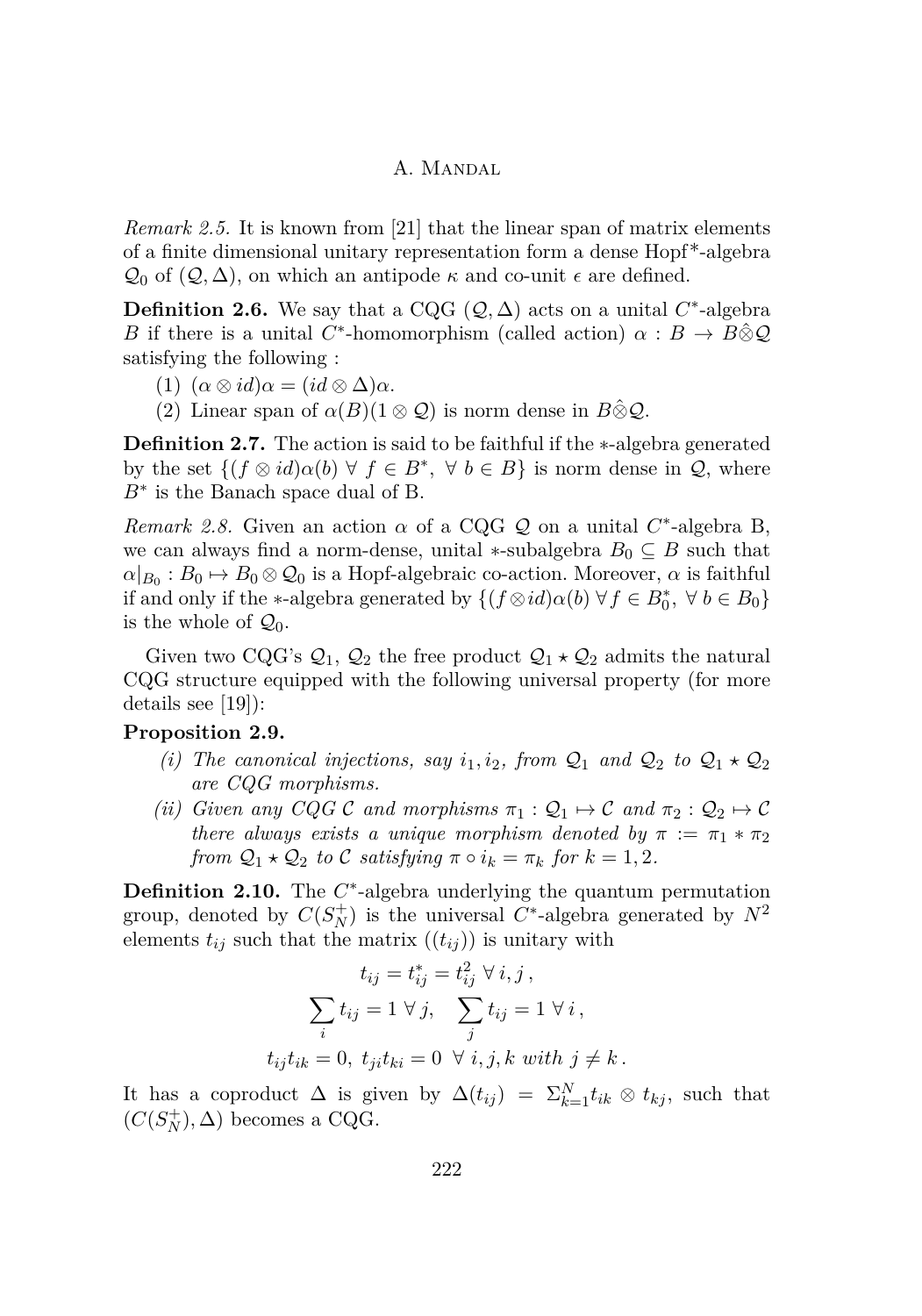#### Quantum isometry group

For further details see [\[20\]](#page-29-0). We also recall from [\[9\]](#page-28-8) the following:

**Definition 2.11.** Let  $Q$  be a compact quantum group and  $N > 1$ . The free wreath product of  $Q$  by the quantum permutation group  $C(S_N^+)$ , is the quotient of  $Q^{\star N} \star C(S_N^+)$  by the two sided ideal generated by the elements

$$
\nu_k(a)t_{ki} - t_{ki}\nu_k(a), \ 1 \le i, k \le N, \ a \in \mathcal{Q},
$$

where  $((t_{ij}))$  is the matrix coefficients of the quantum permutation group  $C(S_N^+)$  and  $\nu_k(a)$  denotes the natural image of  $a \in \mathcal{Q}$  in the k-th factor of  $\mathcal{Q}^{\star N}$ . This is denoted by  $\mathcal{Q} *_{w} C(S_N^+)$ .

Furthermore, it admits a CQG structure, where the comultiplication satisfies

$$
\Delta(\nu_i(a)) = \sum_{k=1}^N \nu_i(a_{(1)}) t_{ik} \otimes \nu_k(a_{(2)}).
$$

Here we have used the Sweedler convention of writing  $\Delta(a) = a_{(1)} \otimes a_{(2)}$ .

# 2.2. **Some facts about quantum isometry groups**

First of all, we are defining the quantum isometry group of spectral triples defined by Bhowmick and Goswami in [\[6\]](#page-28-6).

**Definition 2.12.** Let  $(A^{\infty}, \mathcal{H}, \mathcal{D})$  be a spectral triple of compact type (a la Connes). Consider the category  $Q(\mathcal{D}) \equiv Q(\mathcal{A}^{\infty}, \mathcal{H}, \mathcal{D})$  whose objects are  $(Q, U)$  where  $(Q, \Delta)$  is a CQG having a unitary representation U on the Hilbert space  $H$  satisfying the following:

- (1)  $\tilde{U}$  commutes with  $(\mathcal{D} \otimes 1_{\mathcal{O}})$ .
- (2)  $(id \otimes \phi) \circ ad_{\tilde{U}}(a) \in (\mathcal{A}^{\infty})^{\prime\prime}$  for all  $a \in \mathcal{A}^{\infty}$  and  $\phi$  is any state on  $\mathcal{Q},$ where  $ad_{\tilde{U}}(x) := \tilde{U}(x \otimes 1)\tilde{U}^*$  for  $x \in \mathcal{B}(\mathcal{H})$ .

A morphism between two such objects  $(Q, U)$  and  $(Q', U')$  is a CQG morphism  $\psi : \mathcal{Q} \to \mathcal{Q}'$  such that  $U' = (id \otimes \psi)U$ . If a universal object exists in  $Q(D)$  then we denote it by  $QISO^+(\overline{A^{\infty}}, {\mathcal{H}}, {\mathcal{D}})$  and the corresponding largest Woronowicz subalgebra for which  $ad_{\tilde{U_0}}$  is faithful, where  $U_0$  is the unitary representation of  $QISO^+(\mathcal{A}\infty, \mathcal{H}, \mathcal{D})$ , is called the quantum group of orientation preserving isometries and denoted by  $QISO^+(\mathcal{A}^\infty, \mathcal{H}, \mathcal{D})$ .

Let us state Theorem 2*.*23 of [\[6\]](#page-28-6) which gives a sufficient condition for the existence of  $QISO^+(\mathcal{A}^\infty, \mathcal{H}, \mathcal{D})$ .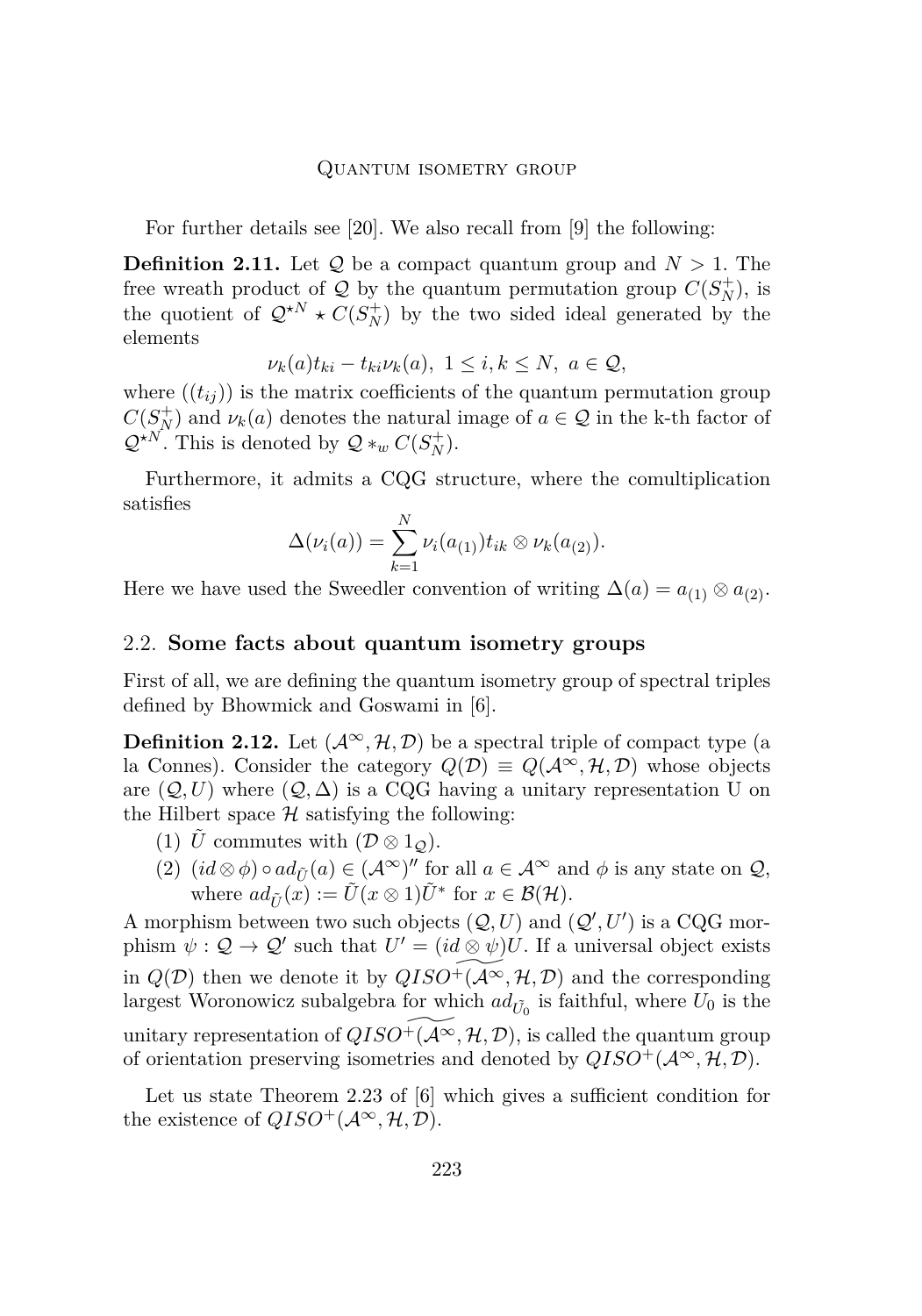<span id="page-6-0"></span>**Theorem 2.13.** Let  $(A^{\infty}, \mathcal{H}, \mathcal{D})$  be a spectral triple of compact type. As*sume that*  $D$  *has one dimensional kernel spanned by a vector*  $\xi \in H$  *which is cyclic and separating for*  $\mathcal{A}^{\infty}$  *and each eigenvector of*  $\mathcal{D}$  *belongs to*  $\mathcal{A}^{\infty}\xi$ *. Then*  $QISO^{+}(\mathcal{A}^{\infty}, \mathcal{H}, \mathcal{D})$  *exists.* 

Let  $(\mathcal{A}^{\infty}, \mathcal{H}, \mathcal{D})$  be a spectral triple satisfying the condition of Theo-rem [2.13](#page-6-0) and  $\mathcal{A}_{00} = Lin\{a \in \mathcal{A}^{\infty} : a\xi \text{ is an eigenvector of } \mathcal{D}\}\.$  Moreover, assume that  $\mathcal{A}_{00}$  is norm-dense in  $\mathcal{A}^{\infty}$ . Let  $\hat{\mathcal{D}}$  :  $\mathcal{A}_{00} \mapsto \mathcal{A}_{00}$  be defined by  $\hat{\mathcal{D}}(a)\xi = \mathcal{D}(a\xi)$  ( $a \in \mathcal{A}_{00}$ ). This is well defined as  $\xi$  is cyclic and separating vector for  $\mathcal{A}^{\infty}$ . Let  $\tau$  be the vector state corresponding to the vector  $\xi$ .

<span id="page-6-2"></span>**Definition 2.14.** Let  $\mathcal A$  be a  $C^*$ -algebra and  $\mathcal A^\infty$  be a dense  $^*$ -subalgebra such that  $(\mathcal{A}^{\infty}, \mathcal{H}, \mathcal{D})$  is a spectral triple as above. Let  $\hat{\mathbf{C}}(\mathcal{A}^{\infty}, \mathcal{H}, \mathcal{D})$  be the category with objects  $(Q, \alpha)$  such that  $Q$  is a CQG with a  $C^*$ -action  $\alpha$  on  $\mathcal A$  such that

- (1)  $\alpha$  is  $\tau$  preserving, i.e.  $(\tau \otimes id)\alpha(a) = \tau(a)$ . for all  $a \in \mathcal{A}$ .
- (2)  $\alpha$  maps  $\mathcal{A}_{00}$  into  $\mathcal{A}_{00} \otimes \mathcal{Q}$ .
- (3)  $\alpha \hat{\mathcal{D}} = (\hat{\mathcal{D}} \otimes I)\alpha$ .

The morphisms in  $\hat{\mathbf{C}}(\mathcal{A}^{\infty}, \mathcal{H}, \mathcal{D})$  are CQG morphisms intertwining the respective actions.

<span id="page-6-1"></span>**Proposition 2.15.** *It is shown in Corollary 2.27 of* [\[6\]](#page-28-6) *that*  $QISO^+(\mathcal{A}^{\infty},\mathcal{A}^{\infty})$  $\mathcal{H}, \mathcal{D}$  *is the universal object in*  $\hat{\mathbf{C}}(\mathcal{A}^{\infty}, \mathcal{H}, \mathcal{D})$ *.* 

# <span id="page-6-3"></span>2.3. QISO for a spectral triple on  $C_r^*(\Gamma)$

Now we discuss the special case of our interest. Let  $\Gamma$  be a finitely generated discrete group with generating set  $S = \{a_1, a_1^{-1}, a_2, a_2^{-1}, \cdots a_k, a_k^{-1}\}.$ We make the convention of choosing the generating set to be symmetric, i.e.  $a_i \in S$  implies  $a_i^{-1} \in S \ \forall i$ . In case some  $a_i$  has order 2, we include only  $a_i$ , i.e. not count it twice. The corresponding word length function on the group defined by  $l(g) = \min \{r \in \mathbb{N}, g = h_1 h_2 \cdots h_r\}$ where  $h_i \in S$  i.e. for each i,  $h_i = a_j$  or  $a_j^{-1}$  for some *j*. Notice that  $S = \{g \in \Gamma, l(g) = 1\}$ , using this length function we can define a metric on  $\Gamma$  by  $d(a, b) = l(a^{-1}b) \forall a, b \in \Gamma$ . This is called the word metric corresponding to the generating set S. Now consider the algebra  $C_r^*(\Gamma)$ , which is the  $C^*$ -completion of the group ring CΓ viewed as a subalgebra of  $B(l^2(\Gamma))$  in the natural way via the left regular representation. We define a Dirac operator  $D_{\Gamma}(\delta_q) = l(g)\delta_q$ . In general,  $D_{\Gamma}$  is an unbounded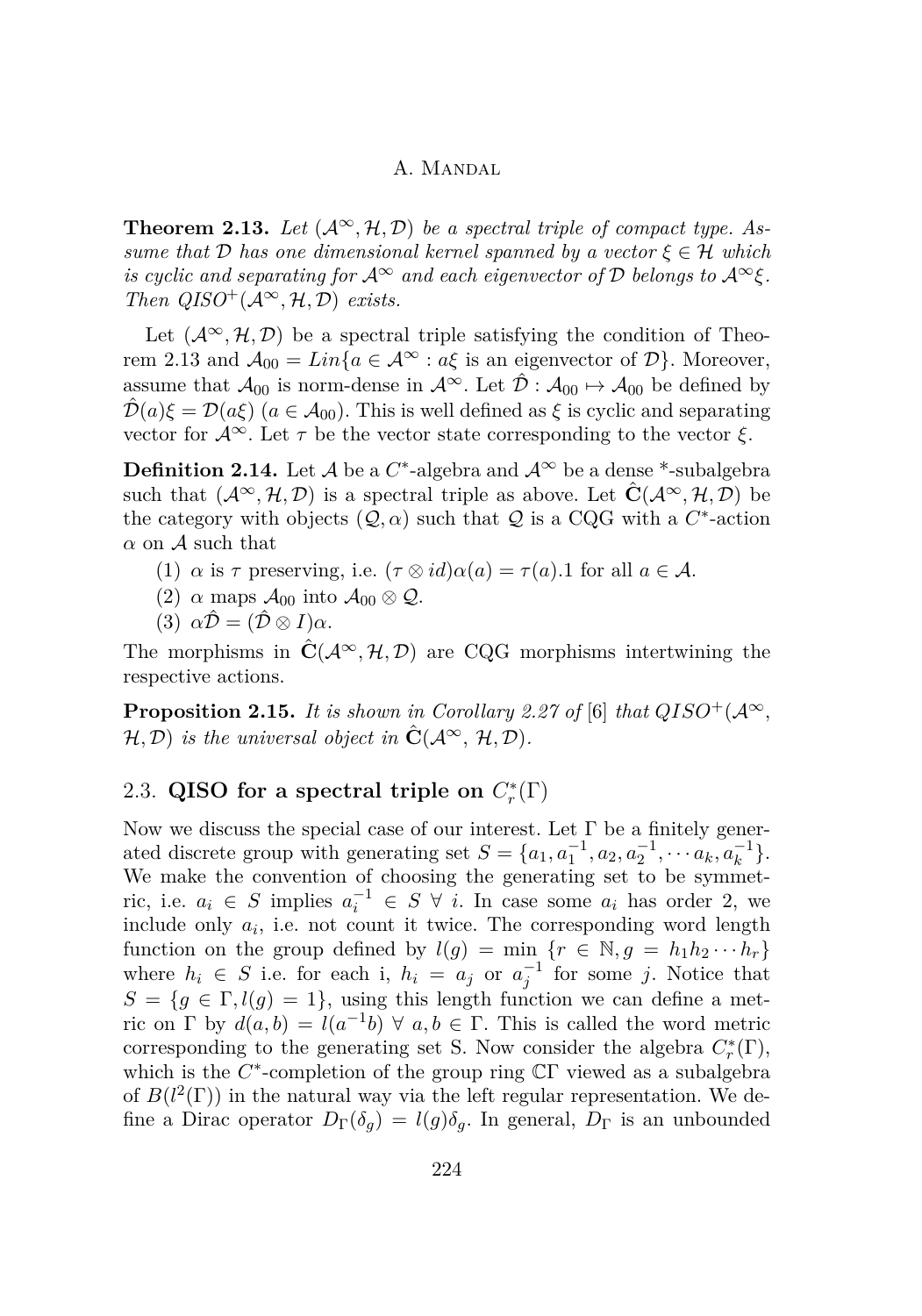operator.

$$
Dom(D_{\Gamma}) = \{ \xi \in l^{2}(\Gamma) : \sum_{g \in \Gamma} l(g)^{2} |\xi(g)|^{2} < \infty \}.
$$

Here,  $\delta_g$  is the vector in  $l^2(\Gamma)$  which takes value 1 at the point *g* and 0 at all other points. Natural generators of the algebra CΓ (images in the left regular representation ) will be denoted by  $\lambda_g$ , i.e.  $\lambda_g(\delta_h) = \delta_{gh}$ . Let us define

$$
\Gamma_r = \{ \delta_g \mid l(g) = r \},
$$
  

$$
\Gamma_{\leq r} = \{ \delta_g \mid l(g) \leq r \}.
$$

Moreover,  $p_r$  and  $q_r$  be the orthogonal projections onto  $Sp(\Gamma_r)$  and  $Sp(\Gamma_{\leq r})$ respectively. Clearly

$$
D_{\Gamma} = \sum_{n \in \mathbb{N}_0} n p_n,
$$

where  $p_r = q_r - q_{r-1}$  and  $p_0 = q_0$ . The canonical trace on  $C_r^*(\Gamma)$  is given by  $\tau(\sum c_g \lambda_g) = c_e$ . It is easy to check that  $( \mathbb{C} \Gamma, l^2(\Gamma), D_{\Gamma} )$  is a spectral triple. Now take  $\mathcal{A} = C_r^*(\Gamma)$ ,  $\mathcal{A}^{\infty} = \mathbb{C}\Gamma$ ,  $\mathcal{H} = l^2(\Gamma)$  and  $\mathcal{D} = D_{\Gamma}$  as before. Then QISO<sup>+</sup>(CΓ,  $l^2(\Gamma), D_{\Gamma}$ ) exists by Theorem [2.13,](#page-6-0) taking  $\delta_e$  as the cyclic separating vector for CΓ. As the object depends on the generating set of Γ it is denoted by  $\mathbb{Q}(\Gamma, S)$ . Most of the times we denote it by  $\mathbb{Q}(\Gamma)$  if S is understood from the context. As in [\[7\]](#page-28-4) its action  $\alpha$  (say) on  $C_r^*(\Gamma)$  is determined by

$$
\alpha(\lambda_\gamma)=\sum_{\gamma'\in S}\lambda_{\gamma'}\otimes q_{\gamma,\gamma'},
$$

where the matrix  $[q_{\gamma,\gamma'}]_{\gamma,\gamma'\in S}$  is called the fundamental representation in  $M_{card(S)}(\mathbb{Q}(\Gamma, S))$ . Note that we have  $\Delta(q_{\gamma,\gamma'}) = \sum_{\beta} q_{\beta,\gamma'} \otimes q_{\gamma,\beta}$ .

 $\mathbb{Q}(\Gamma, S)$  is also the universal object in the category  $\hat{\mathbf{C}}(\mathbb{C}\Gamma, l^2(\Gamma), D_{\Gamma})$  by Proposition [2.15](#page-6-1) and observe that all the eigenspaces of  $\hat{\mathcal{D}}_{\Gamma}$ , where  $\hat{\mathcal{D}}_{\Gamma}$  as in Definition [2.14,](#page-6-2) are invariant under the action. The eigenspaces of  $\hat{\mathcal{D}_{\Gamma}}$ are precisely the set  $Span\{\lambda_g \mid l(g) = r\}$  with  $r \geq 0$ .

It can also be identified with the universal object of some other categories naturally arising in the context. Consider the category  $C_{\tau}$  of CQG's consisting of the objects  $(Q, \alpha)$  such that  $\alpha$  is an action of  $Q$  on  $C^*_{r}(\Gamma)$ satisfying the following two properties:

- (1)  $\alpha$  leaves  $Sp(\Gamma_1)$  invariant.
- (2) It preserves the canonical trace  $\tau$  of  $C_r^*(\Gamma)$ .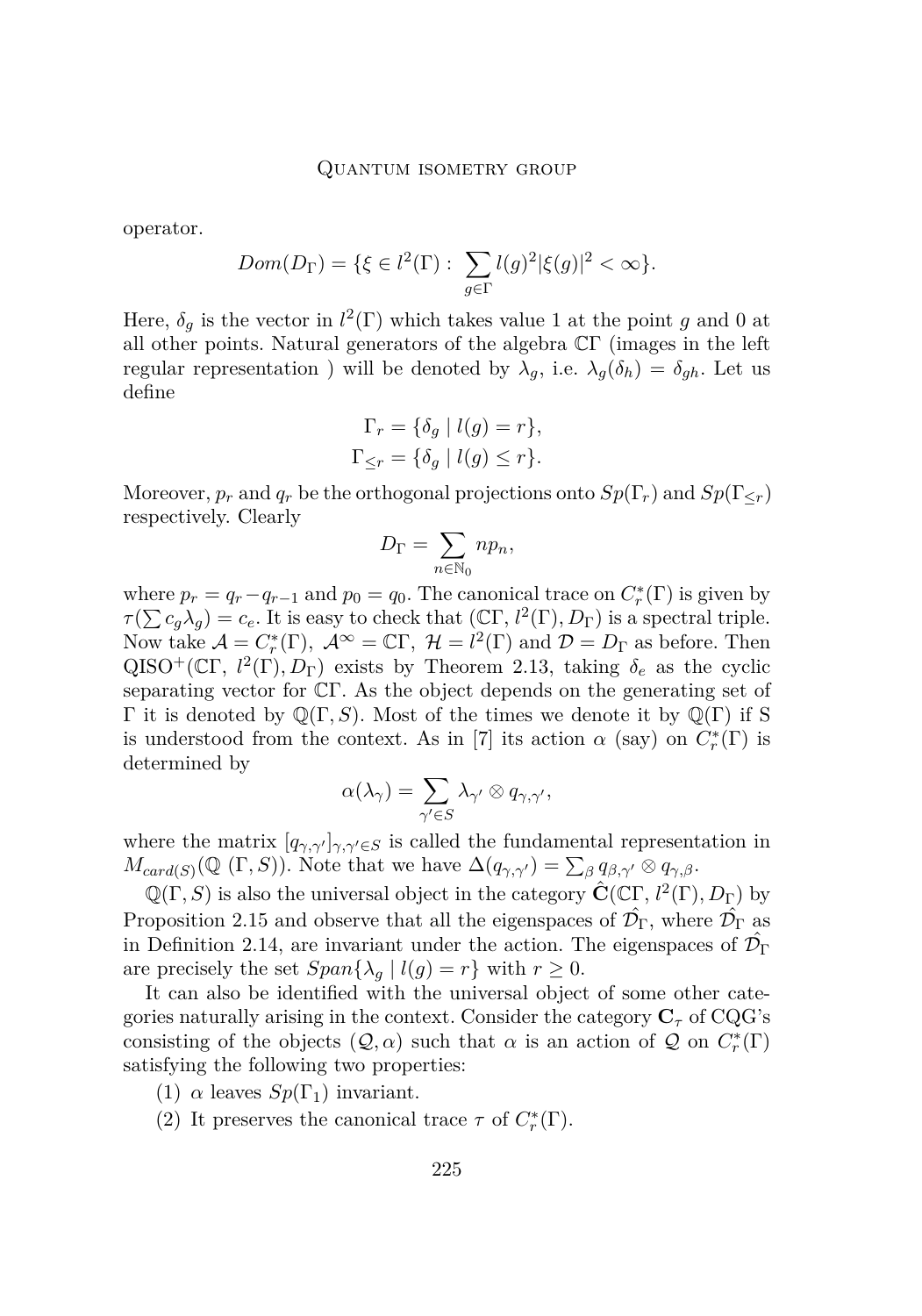Morphisms in  $\mathbb{C}_{\tau}$  are CQG morphisms intertwining the respective actions.

<span id="page-8-0"></span>**Lemma 2.16.** *The two categories*  $C_{\tau}$  *and*  $\hat{\mathbf{C}}(\mathbb{C}\Gamma, l^2(\Gamma), D_{\Gamma})$  *are isomorphic.*

*Proof.* Let  $(Q, \alpha) \in \hat{\mathbf{C}}(\mathbb{C}\Gamma, l^2(\Gamma), D_{\Gamma})$  then clearly  $(Q, \alpha) \in \mathbf{C}_{\tau}$ . Consider any  $(Q, \alpha) \in \mathbb{C}_{\tau}$ . Then the action  $\alpha$  leaves  $Sp(\Gamma_{\leq \tau})$  invariant  $\forall r \geq 2$  as it is an algebra homomorphism and it leaves  $Sp(\Gamma_1)$  invariant. Consider the linear map  $U(x) := \alpha(x)$  from  $C_r^*(\Gamma) \subset \mathcal{H} = l^2(\Gamma)$  to  $\mathcal{H} \bar{\otimes} \mathcal{Q}$  is an isometry by the invariance of  $\tau$ . Thus it extends to  $\mathcal H$  and in fact it becomes a unitary representation. Now, observe that  $Sp(\Gamma_r)$  is the orthogonal complement of  $Sp(\Gamma_{\leq r-1})$  inside  $Sp(\Gamma_{\leq r})$ . By the Proposition [2.4,](#page-3-0)  $Sp(\Gamma_r)$  is invariant under  $\overline{U}$  too, i.e.  $\alpha$  leaves  $Span\{\lambda_g \mid l(g) = r\}$  invariant for all r. Thus  $(Q, \alpha) \in \hat{\mathbf{C}}(\mathbb{C}\Gamma, l^2(\Gamma), D_{\Gamma})$ . Clearly any morphism in the category  $\mathbf{C}_{\tau}$  is in the category  $\hat{\mathbf{C}}(\mathbb{C}\Gamma, l^2(\Gamma), D_{\Gamma})$  and vice-versa. This completes the proof.

<span id="page-8-1"></span>**Corollary 2.17.** *It follows from Lemma [2.16](#page-8-0) that there is a universal object, say*  $(Q_\tau, \alpha_\tau)$  *in*  $\mathbf{C}_\tau$  *and*  $(Q_\tau, \alpha_\tau) \cong \mathbb{Q}(\Gamma, S)$ *.* 

We now identify  $\mathbb{Q}(\Gamma, S)$  as a universal object in yet another category. Let us recall the quantum free unitary group  $A_u(n)$  introduced in [\[19\]](#page-29-3). It is the universal unital  $C^*$ -algebra generated by  $((a_{ij}))$  subject to the conditions that  $((a_{ij}))$  and  $((a_{ji}))$  are unitaries. Moreover, it admits a co-product structure with comultiplication  $\Delta(a_{ij}) = \sum_{l=1}^{n} a_{lj} \otimes a_{il}$ . Consider the category **C** with objects  $(C, \{x_{ij}, i, j = 1, \dots, 2k\})$  where C is a unital  $C^*$ -algebra generated by  $((x_{ij})$  such that  $((x_{ij}))$  as well as  $((x_{ji}))$  are unitaries and there is a unital  $C^*$ - homomorphism  $\alpha_c$  from  $C_r^*(\Gamma)$  to  $C_r^*(\Gamma) \hat{\otimes} \mathcal{C}$  sending  $e_i$  to  $\sum_{j=1}^{2k} e_j \otimes x_{ij}$ , where  $e_{2i-1} = \lambda_{a_i}$  and  $e_{2i} = \lambda_{a_i}^{-1} \ \forall \ i = 1, \cdots, k.$  The morphisms from  $(C, \{x_{ij}, i, j = 1, \cdots, 2k\})$ to  $(\mathcal{P}, \{p_{ij}, i, j = 1, \dots, 2k\})$  are unital \*-homomorphisms  $\beta : \mathcal{C} \mapsto \mathcal{P}$  such that  $\beta(x_{ij}) = p_{ij}$ .

Moreover, by definition of each object  $(C, \{x_{ij}, i, j = 1, \dots, 2k\})$  we get a unital  $*$ -morphism  $\rho_c$  from  $A_u(2k)$  to C sending  $a_{ij}$  to  $x_{ij}$ . Let the kernel of this map be  $\mathcal{I}_{\mathcal{C}}$  and  $\mathcal{I}$  be intersection of all such ideals. Then  $\mathcal{C}^{\mathcal{U}} := A_u(2k)/\mathcal{I}$  is the universal object generated by  $x_{ij}^{\mathcal{U}}$  in the category **C**. Furthermore, we can show, following a line of arguments similar to those in Theorem 4.8 of [\[12\]](#page-28-9), that it has a CQG structure with the co- $\text{product }\Delta(x_{ij}^{\mathcal{U}}) = \sum_{l} x_{lj}^{\mathcal{U}} \otimes x_{il}^{\mathcal{U}}.$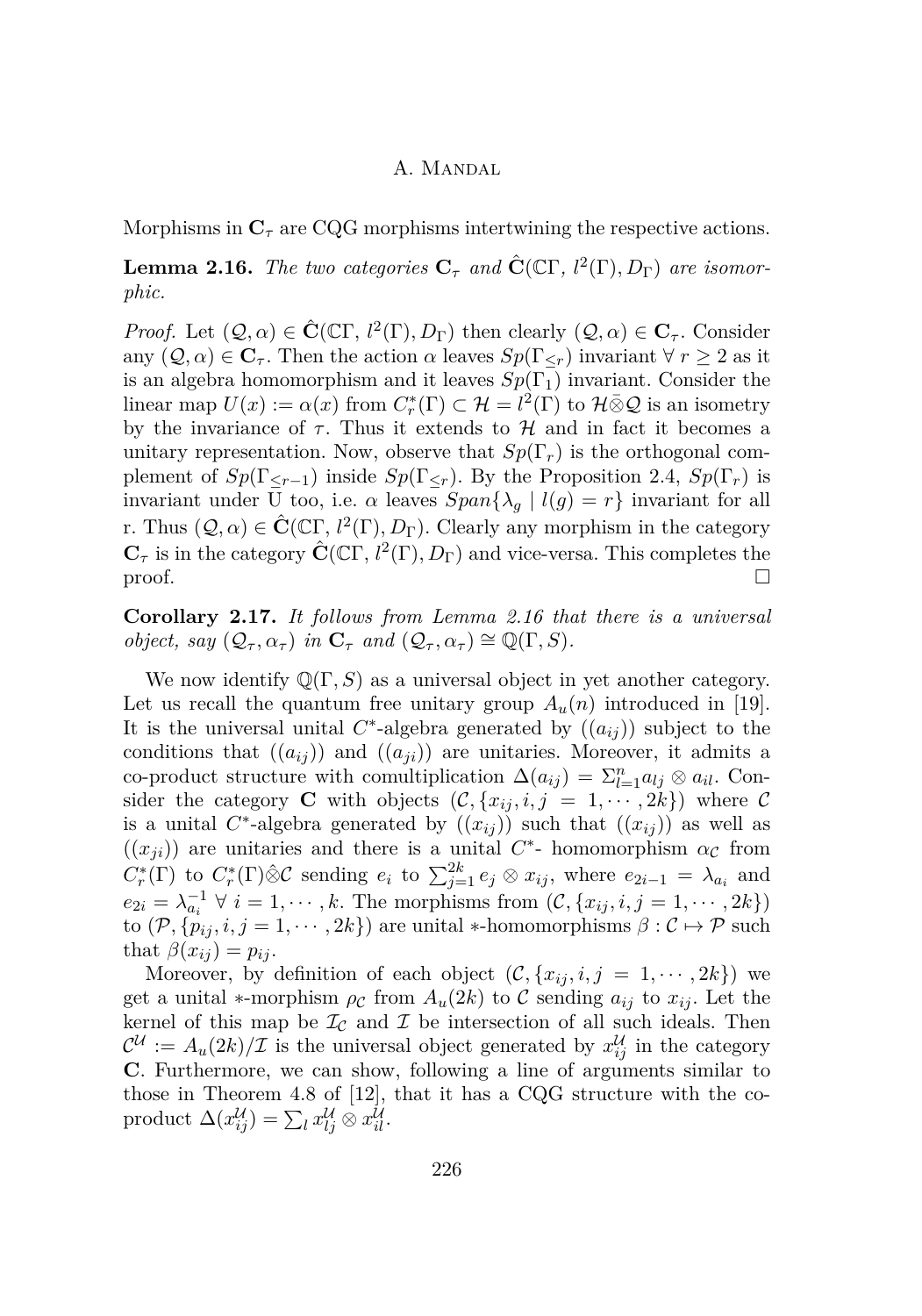# Quantum isometry group

# <span id="page-9-0"></span>**Proposition 2.18.**  $(Q_{\tau}, \alpha_{\tau})$  and  $\mathcal{C}^{\mathcal{U}}$  are isomorphic as CQG.

For the proof of the above proposition, the reader is referred to Proposition 2.15 of [\[13\]](#page-28-0). Now we fix some notational conventions which will be useful in later sections. Note that the action  $\alpha$  is of the form

$$
\alpha(\lambda_{a_1}) = \lambda_{a_1} \otimes A_{11} + \lambda_{a_1^{-1}} \otimes A_{12} + \lambda_{a_2} \otimes A_{13} + \lambda_{a_2^{-1}} \otimes A_{14} \n+ \cdots + \lambda_{a_k} \otimes A_{1(2k-1)} + \lambda_{a_k^{-1}} \otimes A_{1(2k)},
$$
\n
$$
\alpha(\lambda_{a_1^{-1}}) = \lambda_{a_1} \otimes A_{12}^* + \lambda_{a_1^{-1}} \otimes A_{11}^* + \lambda_{a_2} \otimes A_{14}^* + \lambda_{a_2^{-1}} \otimes A_{13}^* \n+ \cdots + \lambda_{a_k} \otimes A_{1(2k)}^* + \lambda_{a_k^{-1}} \otimes A_{1(2k-1)}^*,
$$
\n
$$
\alpha(\lambda_{a_2}) = \lambda_{a_1} \otimes A_{21} + \lambda_{a_1^{-1}} \otimes A_{22} + \lambda_{a_2} \otimes A_{23} + \lambda_{a_2^{-1}} \otimes A_{24} \n+ \cdots + \lambda_{a_k} \otimes A_{2(2k-1)} + \lambda_{a_k^{-1}} \otimes A_{2(2k)},
$$
\n
$$
\alpha(\lambda_{a_2^{-1}}) = \lambda_{a_1} \otimes A_{22}^* + \lambda_{a_1^{-1}} \otimes A_{21}^* + \lambda_{a_2} \otimes A_{24}^* + \lambda_{a_2^{-1}} \otimes A_{23}^*
$$
\n
$$
+ \cdots + \lambda_{a_k} \otimes A_{2(2k)}^* + \lambda_{a_k^{-1}} \otimes A_{2(2k-1)}^*
$$
\n
$$
\vdots \qquad \vdots
$$
\n
$$
\alpha(\lambda_{a_k}) = \lambda_{a_1} \otimes A_{k1} + \lambda_{a_1^{-1}} \otimes A_{k2} + \lambda_{a_2} \otimes A_{k3} + \lambda_{a_2^{-1}} \otimes A_{k4} \n+ \cdots + \lambda_{a_k} \otimes A_{k(2k-1)} + \lambda_{a_k^{-1}} \otimes A_{k(2k)},
$$
\n
$$
\alpha(\lambda_{a_k^{-1}}) = \lambda_{a_k} \otimes A_{k2}^* + \lambda_{a_1^{-1}} \otimes A_{k1}^* +
$$

From this we get the unitary representation

*U* ≡ ((*uij* )) = *A*<sup>11</sup> *A*<sup>12</sup> *A*<sup>13</sup> *A*<sup>14</sup> · · · *A*1(2*k*−1) *A*1(2*k*) *A*∗ <sup>12</sup> *A*<sup>∗</sup> <sup>11</sup> *A*<sup>∗</sup> <sup>14</sup> *A*<sup>∗</sup> <sup>13</sup> · · · *A*<sup>∗</sup> 1(2*k*) *<sup>A</sup>*<sup>∗</sup> 1(2*k*−1) *A*<sup>21</sup> *A*<sup>22</sup> *A*<sup>23</sup> *A*<sup>24</sup> · · · *A*2(2*k*−1) *A*2(2*k*) *A*∗ <sup>22</sup> *A*<sup>∗</sup> <sup>21</sup> *A*<sup>∗</sup> <sup>24</sup> *A*<sup>∗</sup> <sup>23</sup> · · · *A*<sup>∗</sup> 2(2*k*) *<sup>A</sup>*<sup>∗</sup> 2(2*k*−1) . . . . . . *Ak*<sup>1</sup> *Ak*<sup>2</sup> *Ak*<sup>3</sup> *Ak*<sup>4</sup> · · · *Ak*(2*k*−1) *Ak*(2*k*) *A*∗ *<sup>k</sup>*<sup>2</sup> *A*<sup>∗</sup> *<sup>k</sup>*<sup>1</sup> *A*<sup>∗</sup> *<sup>k</sup>*<sup>4</sup> *A*<sup>∗</sup> *k*3 · · · *A*<sup>∗</sup> *<sup>k</sup>*(2*k*) *<sup>A</sup>*<sup>∗</sup> *k*(2*k*−1) *.*

From now on, we call it as fundamental unitary. The coefficients  $A_{ij}$  and  $A_{ij}^*$ 's generate a norm dense subalgebra of  $\mathbb{Q}(\Gamma, S)$ . We also note that the antipode of  $\mathbb{Q}(\Gamma, S)$  maps  $u_{ij}$  to  $u_{ji}^*$ .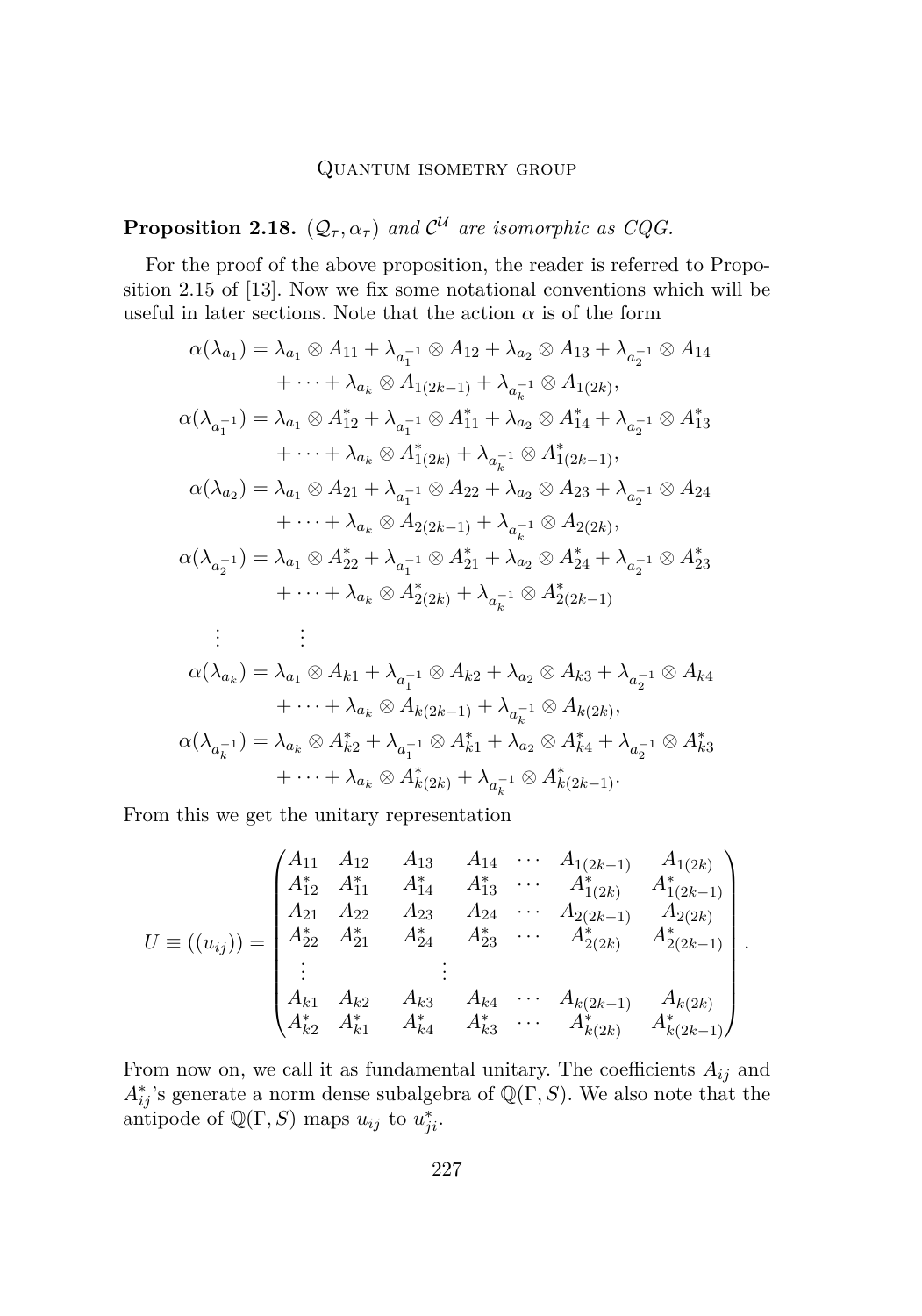*Remark 2.19.* Using Corollary [2.17](#page-8-1) and Proposition [2.18,](#page-9-0) Q(Γ*, S*) is the universal unital  $C^*$ -algebra generated by  $A_{ij}$  as above subject to the relations that U is a unitary as well as  $U^t$  and  $\alpha$  given above is a  $C^*$ homomorphism on  $C_r^*(\Gamma)$ .

#### <span id="page-10-1"></span>2.4. Q(Γ) **as a doubling of certain quantum groups**

In this subsection we briefly recall from [\[14\]](#page-28-5), [\[17\]](#page-28-10) the doubling procedure of a compact quantum group which is just a particular case of a smash co-product, a well-known construction of Hopf-algebra theory in-troduced in [\[16\]](#page-28-11). Let  $(Q, \Delta)$  be a CQG with a CQG-automorphism  $\theta$ such that  $\theta^2 = id$ . The doubling of this CQG, say  $(\mathcal{D}_{\theta}(\mathcal{Q}), \tilde{\Delta})$  is given by  $\mathcal{D}_{\theta}(\mathcal{Q}) := \mathcal{Q} \oplus \mathcal{Q}$  (direct sum as a  $C^*$ -algebra), and the coproduct is defined by the following, where we have denoted the injections of  $\mathcal Q$ onto the first and second coordinate in  $\mathcal{D}_{\theta}(\mathcal{Q})$  by  $\xi$  and  $\eta$  respectively, i.e.  $\xi(a) = (a, 0), \eta(a) = (0, a), (a \in \mathcal{Q}).$ 

$$
\tilde{\Delta} \circ \xi = (\xi \otimes \xi + \eta \otimes [\eta \circ \theta]) \circ \Delta,
$$
  

$$
\tilde{\Delta} \circ \eta = (\xi \otimes \eta + \eta \otimes [\xi \circ \theta]) \circ \Delta.
$$

It is known from [\[17\]](#page-28-10) that, if there exists a non trivial automorphism of order 2 which preserves the generating set, then  $\mathcal{D}_{\theta}(C^*(\Gamma))$  ([\[14\]](#page-28-5), [\[17\]](#page-28-10)) will be always a quantum subgroup of  $\mathbb{Q}(\Gamma)$ . Below we give some sufficient conditions for the quantum isometry group to be a doubling of some CQG. For this, it is convenient to use a slightly different notational convention: let  $U_{2i-1,j} = A_{ij}$  for  $i = 1, \ldots, k, j = 1, \ldots, 2k$  and  $U_{2i,2l} = A_{i(2l-1)}^*$ ,  $U_{2i,2l-1} = \tilde{A}_{i(2l)}^*$  for  $i = 1, \ldots, k, l = 1, \ldots, k$ .

<span id="page-10-0"></span>**Proposition 2.20.** Let  $\Gamma$  be a group with  $k$  generators  $\{a_1, a_2, \dots a_k\}$ *and define*  $\gamma_{2l-1} := a_l, \ \gamma_{2l} := a_l^{-1} \ \forall \ l = 1, 2, \cdots, k$ *. Now*  $\sigma$  *be an order 2 automorphism on the set*  $\{1, 2, \cdots, 2k - 1, 2k\}$  *and*  $\theta$  *be an automorphism of the group given by*  $\theta(\gamma_i) = \gamma_{\sigma(i)} \ \forall \ i = 1, 2, \cdots, 2k$ *. We assume the following:*

- $(1)$   $B_i := U_{i, \sigma(i)} \neq 0 \ \forall \ i, \ and \ U_{i,j} = 0 \ \forall \ j \notin \{\sigma(i), i\},\$
- (2)  $A_iB_j = B_jA_i = 0 \,\forall i, j \text{ such that } \sigma(i) \neq i, \sigma(j) \neq j, \text{ where } A_i = U_{i,i},$
- (3) All  $U_{i,j}U_{i,j}^*$  are central projections,
- *(4) There are well defined*  $C^*$ -isomorphisms  $\pi_1, \pi_2$  *from*  $C^*(\Gamma)$  *to*  $C^*\{A_i, i = 1, 2, \cdots, 2k\}$  *and*  $C^*\{B_i, i = 1, 2, \cdots, 2k\}$  *respectively*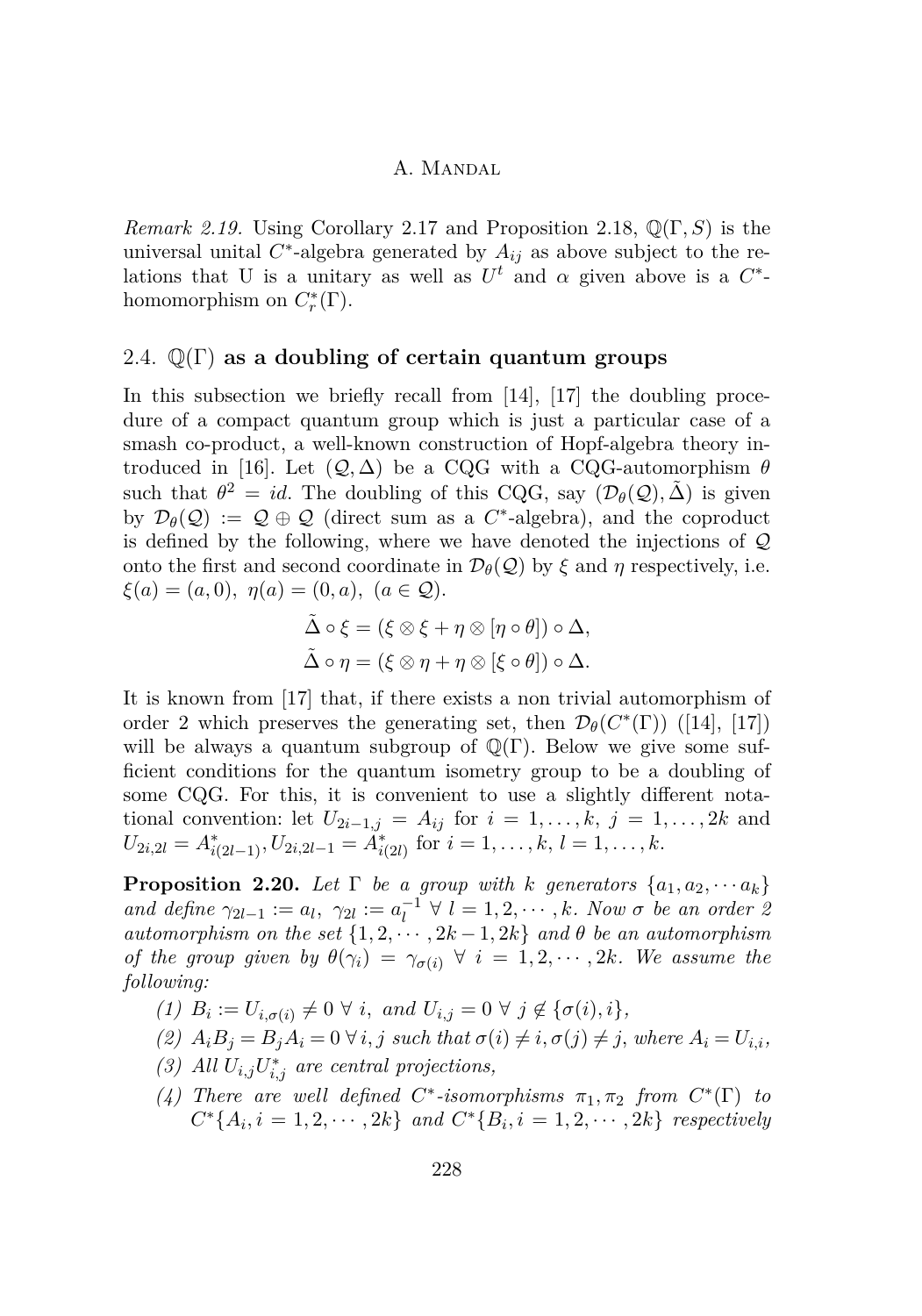*such that*

$$
\pi_1(\lambda_{a_i}) = A_i, \ \pi_2(\lambda_{a_i}) = B_i \quad \forall i.
$$

*Then*  $\mathbb{Q}(\Gamma)$  *is doubling of the group algebra (i.e.*  $\mathbb{Q}(\Gamma) \cong \mathcal{D}_{\theta}(C^*(\Gamma))$ *) corresponding to the given automorphism θ. Moreover, the fundamental unitary takes the following form*

|          |            |       |       | $\ddot{\phantom{0}}$ |            |          |
|----------|------------|-------|-------|----------------------|------------|----------|
|          | Aэ         |       |       |                      | $B_{2}$    |          |
|          |            | $A_3$ |       |                      |            |          |
|          |            |       | $A_4$ | $\cdot$              |            |          |
|          |            |       |       |                      |            |          |
|          |            |       |       |                      |            |          |
|          | $B_{2k-1}$ |       |       | $\ddots$<br>٠        | $A_{2k-1}$ |          |
| $v_{2k}$ |            |       |       |                      |            | $A_{2k}$ |

*.*

The proof is presented in Lemma 2.26 of [\[13\]](#page-28-0), the case  $\sigma(i) = i$  for some i, is also taken care in the proof. Now we give a sufficient condition for  $\mathbb{Q}(\Gamma)$  to be  $\mathcal{D}_{\theta'}(\mathcal{D}_{\theta}(C^*(\Gamma))),$  where  $\theta'$  is an order 2 CQG automorphism of  $\mathcal{D}_{\theta}(C^*(\Gamma)).$ 

<span id="page-11-0"></span>**Proposition 2.21.** Let  $\Gamma$  be a group with  $k$  generators  $\{a_1, a_2, \cdots a_k\}$  and  $define \ \gamma_{2l-1} := a_l, \ \gamma_{2l} := a_l^{-1} \ \forall \ l = 1, 2, \cdots, k. \ Now \ \sigma_1, \sigma_2, \sigma_3 \ \ are \ three$ *distinct automorphisms of order 2 on the set*  $\{1, 2, \dots, 2k - 1, 2k\}$  *and*  $\theta_1$ ,  $\theta_2$ ,  $\theta_3$  *are automorphisms of the group given by*  $\theta_j(\gamma_i) = \gamma_{\sigma_j(i)}$  *for all*  $j = 1, 2, 3$  *and*  $i = 1, 2, \dots, 2k$ *. We assume the following:* 

- $(1)$   $B_i^{(s)}$  $i^{(s)} := U_{i, \sigma_s(i)} \neq 0 \ \forall \ i, \ and \ s = 1, 2, 3 \ also \ U_{i,j} = 0 \ \forall \ j \notin \{\sigma_s(i), i\},\$
- $(2)$   $A_i B_j^{(s)} = B_j^{(s)} A_i = 0 \ \forall \ i, j, s \ such \ that \ \sigma_t(i) \neq i, \sigma_t(j) \neq j \ \forall \ t$ *where*  $A_i = U_{i,i}$ ,
- (3)  $B_i^{(s)}B_j^{(k)} = B_j^{(k)}B_i^{(s)} = 0 \forall i, j, s, k \text{ with } s \neq k \text{ and } \sigma_t(i) \neq i$  $\sigma_t(j) \neq j \,\,\forall \,\, t$ ,
- (4) All  $U_{i,j}U_{i,j}^*$  are central projections,
- *(5) There are well defined*  $C^*$ -*isomorphisms*  $\pi_1, \pi_2^{(s)}$  $\int_2^{(s)}$  *from*  $C^*(\Gamma)$  *to*  $C^*{A_i, i = 1, 2, \cdots, 2k}$  *and*  $C^*{B_i^{(s)}}$  $\{a_i^{(s)}, i = 1, 2, \cdots, 2k\}$  *respectively where*  $s = 1, 2, 3$  *such that*

$$
\pi_1(\lambda_{a_i}) = A_i, \ \pi_2^{(s)}(\lambda_{a_i}) = B_i^{(s)} \ \forall \ i.
$$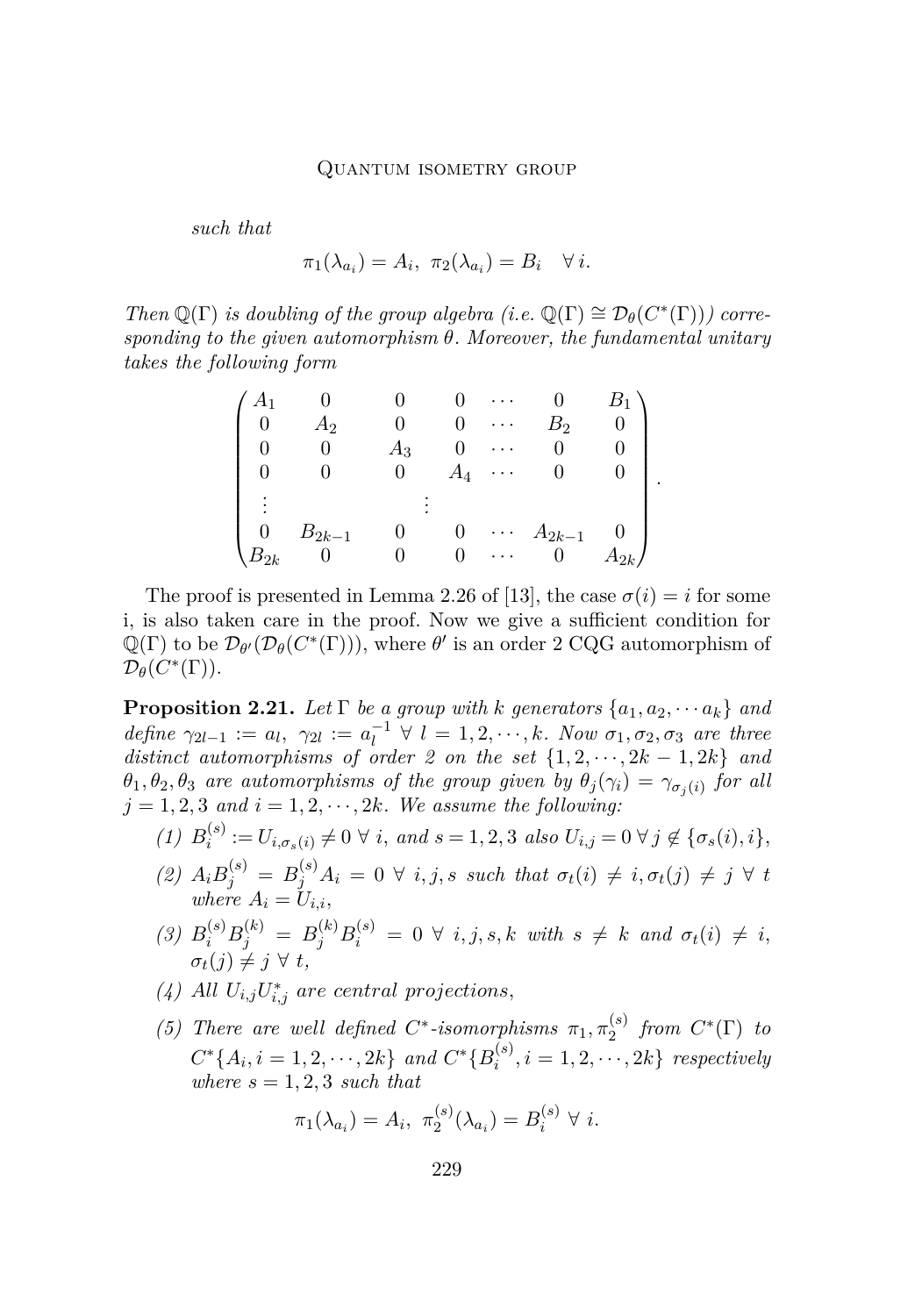*Furthermore, assume that using the group automorphisms we have two*  $CQG$  *automorphisms*  $\theta$  *and*  $\theta'$  *of order 2 from*  $C^*(\Gamma)$  *and*  $\mathcal{D}_{\theta}(C^*(\Gamma))$  *respectively defined by*

$$
\theta(\lambda_x) = \lambda_{\theta_1(x)},
$$
  

$$
\theta'(\lambda_x, \lambda_{\theta_1(y)}) = (\lambda_{\theta_2(x)}, \lambda_{\theta_3(y)}) \ \forall \ x, y \in \Gamma.
$$

*Then*  $\mathbb{Q}(\Gamma)$  *will be*  $\mathcal{D}_{\theta}(\mathcal{D}_{\theta}(C^*(\Gamma)))$  *corresponding to the given automorphisms. Moreover, the fundamental unitary takes the following form*

|                                   |                      |       |                    |                      | ົດ                      | ັດ                  |  |
|-----------------------------------|----------------------|-------|--------------------|----------------------|-------------------------|---------------------|--|
|                                   | 419                  |       |                    |                      | $\left(3\right)$<br>Jò. | $\tilde{B_2^{(2)}}$ |  |
|                                   |                      | $A_3$ | $B_3^{\backslash}$ |                      |                         |                     |  |
|                                   |                      |       | $A_4$              |                      |                         |                     |  |
|                                   |                      |       |                    |                      |                         |                     |  |
| $\sigma_{2k- \over (3)}$          | $B_{2k-1}$           |       |                    |                      | $A_{2k-1}$              | $B_{2k-1}$          |  |
| $B_{2k}^{\scriptscriptstyle\vee}$ | $^{\prime}2$ ,<br>2k |       |                    | $\ddot{\phantom{0}}$ | $B^{(1)}_{2k}$          | $A_{2k}$            |  |

The proof is very similar to the Proposition [2.20,](#page-10-0) thus omitted. We end the discussion of Section 2 with the following easy observation which will be useful later.

<span id="page-12-1"></span>**Proposition 2.22.** *If*  $UV = 0$  *for two normal elements in a*  $C^*$ -algebra *then*

$$
U^*V = VU^* = 0,
$$
  

$$
V^*U = UV^* = VU = 0.
$$

Its proof is straightforward, hence omitted.

# <span id="page-12-0"></span>3. **QISO computation of the braid group**

In this section we will compute the quantum isometry group of the braid group with 3 generators. The group has a presentation

$$
\Gamma = \langle a, b, c \mid ac = ca, aba = bab, cbc = bcb \rangle.
$$

Here  $S = \{a, b, c, a^{-1}, b^{-1}, c^{-1}\}.$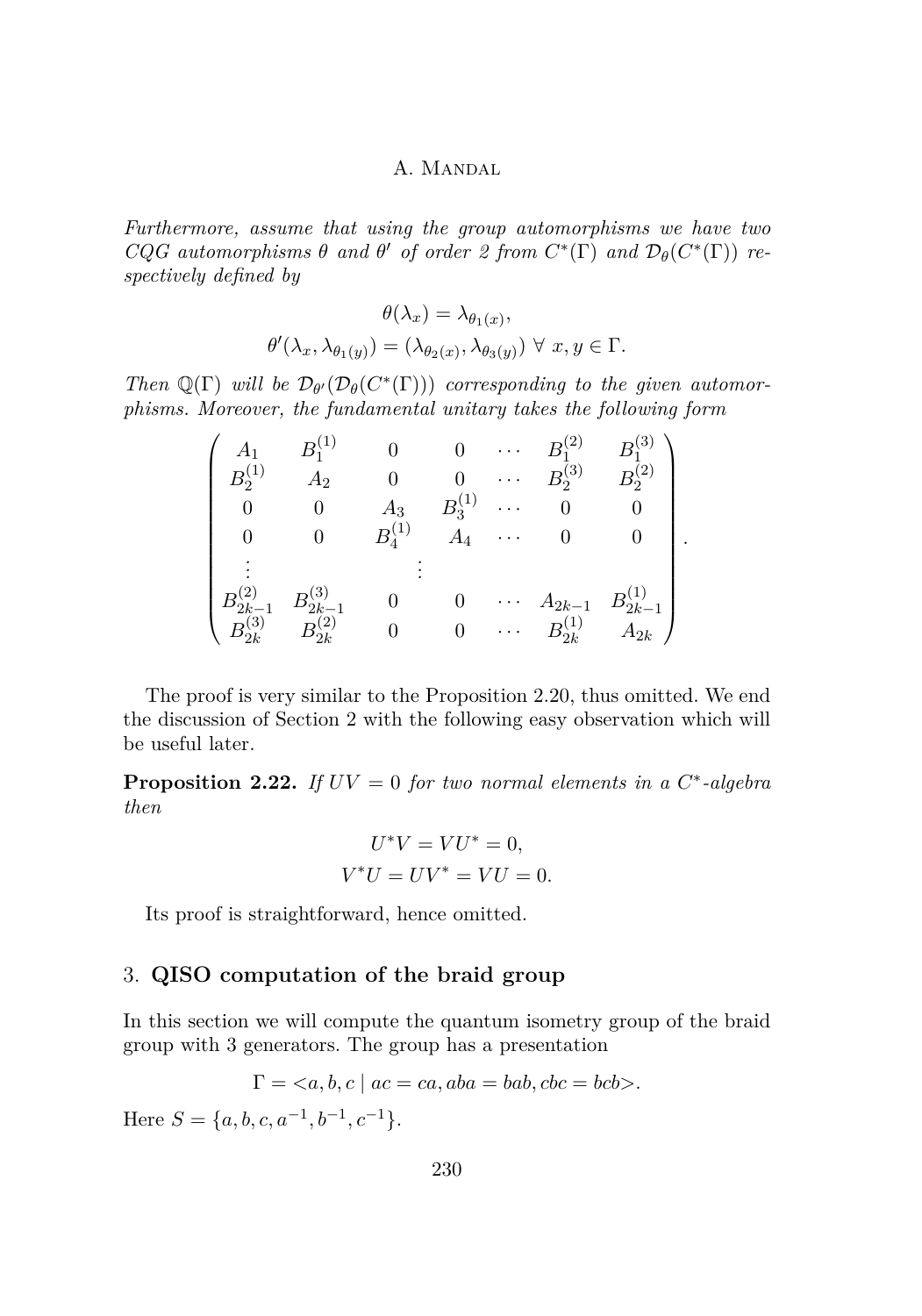<span id="page-13-2"></span>**Theorem 3.1.** *Let* Γ *be the braid group with above presentation. Then*  $\mathbb{Q}(\Gamma, S) \cong \mathcal{D}_{\theta}(\mathcal{D}_{\theta}(C^*(\Gamma)))$  with the choices of automorphisms as in Propo*sition [2.21](#page-11-0) given by:*

$$
\theta_1(a) = a^{-1}, \theta_1(b) = b^{-1}, \theta_1(c) = c^{-1},
$$
  
\n
$$
\theta_2(a) = c, \theta_2(b) = b, \theta_2(c) = a,
$$
  
\n
$$
\theta_3(a) = c^{-1}, \theta_3(b) = b^{-1}, \theta_3(c) = a^{-1}.
$$

*Proof.* Let the action  $\alpha$  of  $\mathbb{Q}(\Gamma, S)$  be given by

$$
\alpha(\lambda_a) = \lambda_a \otimes A + \lambda_{a^{-1}} \otimes B + \lambda_b \otimes C + \lambda_{b^{-1}} \otimes D + \lambda_c \otimes E + \lambda_{c^{-1}} \otimes F,
$$
  
\n
$$
\alpha(\lambda_{a^{-1}}) = \lambda_a \otimes B^* + \lambda_{a^{-1}} \otimes A^* + \lambda_b \otimes D^* + \lambda_{b^{-1}} \otimes C^* + \lambda_c \otimes F^* + \lambda_{c^{-1}} \otimes E^*,
$$
  
\n
$$
\alpha(\lambda_b) = \lambda_a \otimes G + \lambda_{a^{-1}} \otimes H + \lambda_b \otimes I + \lambda_{b^{-1}} \otimes J + \lambda_c \otimes K + \lambda_{c^{-1}} \otimes L,
$$
  
\n
$$
\alpha(\lambda_{b^{-1}}) = \lambda_a \otimes H^* + \lambda_{a^{-1}} \otimes G^* + \lambda_b \otimes J^* + \lambda_{b^{-1}} \otimes I^* + \lambda_c \otimes L^* + \lambda_{c^{-1}} \otimes K^*,
$$
  
\n
$$
\alpha(\lambda_c) = \lambda_a \otimes M + \lambda_{a^{-1}} \otimes N + \lambda_b \otimes O + \lambda_{b^{-1}} \otimes P + \lambda_c \otimes Q + \lambda_{c^{-1}} \otimes R,
$$
  
\n
$$
\alpha(\lambda_{c^{-1}}) = \lambda_a \otimes N^* + \lambda_{a^{-1}} \otimes M^* + \lambda_b \otimes P^* + \lambda_{b^{-1}} \otimes O^* + \lambda_c \otimes R^* + \lambda_{c^{-1}} \otimes Q^*.
$$

Then, the fundamental unitary is of the form

$$
\begin{pmatrix} A & B & C & D & E & F \\ B^* & A^* & D^* & C^* & F^* & E^* \\ G & H & I & J & K & L \\ H^* & G^* & J^* & I^* & L^* & K^* \\ M & N & O & P & Q & R \\ N^* & M^* & P^* & O^* & R^* & Q^* \end{pmatrix}.
$$

We need a few lemmas to prove the theorem.

<span id="page-13-3"></span>**Lemma 3.2.** *All the entries of the above matrix are normal.*

*Proof.* First, using the condition  $\alpha(\lambda_{ac}) = \alpha(\lambda_{ca})$  comparing the coefficients of  $\lambda_{a^2}, \lambda_{a^{-2}}, \lambda_{b^2}, \lambda_{b^{-2}}, \lambda_{c^2}, \lambda_{c^{-2}}$  on both sides we have

<span id="page-13-0"></span>
$$
AM = MA, BN = NB, CO = OC, DP = PD, EQ = QE, FR = RF.
$$
\n
$$
(3.1)
$$

Applying the antipode we get

<span id="page-13-1"></span>
$$
AE = EA, BF = FB, GK = KG, HL = LH, MQ = QM, NR = RN.
$$
\n
$$
(3.2)
$$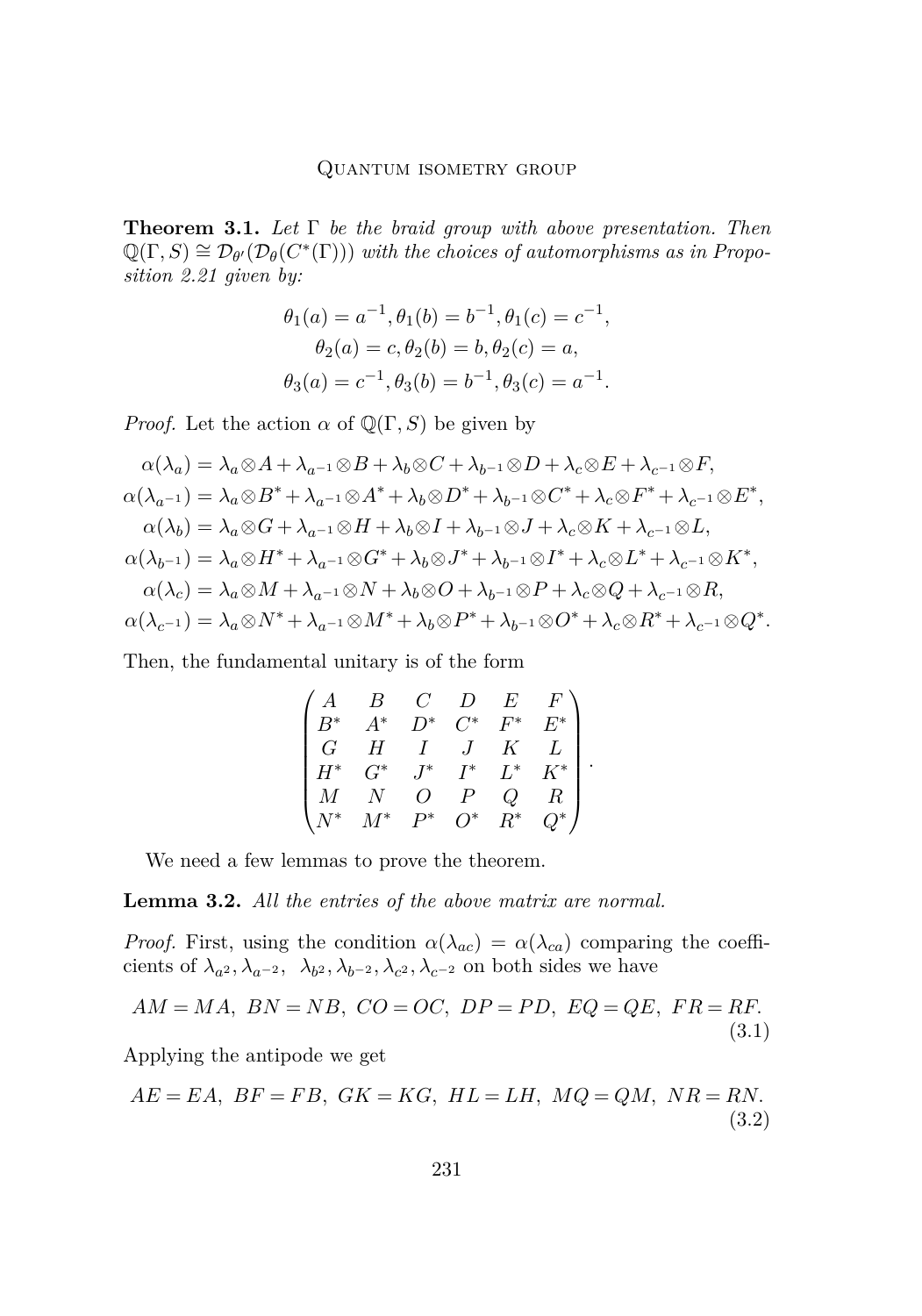Similarly, from the relation  $\alpha(\lambda_{ac^{-1}}) = \alpha(\lambda_{c^{-1}a})$  following the same argument as above, one can deduce the following

<span id="page-14-0"></span>
$$
AF = FA, BE = EB, GL = LG, HK = KH, NQ = QN, MR = RM.
$$
\n
$$
(3.3)
$$

We observe  $AE^* + FB^* = 0$  by comparing the coefficient of  $\lambda_{ac^{-1}}$  in the expression of  $\alpha(\lambda_a)\alpha(\lambda_{a-1})$ . This shows that  $AE^*A^* = 0$  as  $B^*A^* = 0$ . Thus,  $(AE)(AE)^* = AEE^*A^* = E(AE^*A^*) = 0$ . Similarly, all the terms of the equations  $(3.1)$ ,  $(3.2)$  and  $(3.3)$  are zero.

Further, using the condition  $\alpha(\lambda_a)\alpha(\lambda_{a^{-1}}) = \alpha(\lambda_{a^{-1}})\alpha(\lambda_a) = \lambda_e \otimes 1_{\mathbb{Q}}$ one can deduce

$$
AC^* = AD^* = CA^* = C^*A = DA^* = D^*A = 0,
$$
  

$$
A^*C = A^*D = BD^* = D^*B = BC^* = B^*C = C^*B = 0.
$$

Applying the antipode we have

$$
AG^* = G^*A = AH = HA = BG = BH^* = H^*B = GB = 0.
$$

Similarly from  $\alpha(\lambda_b)\alpha(\lambda_{b-1}) = \alpha(\lambda_{b-1})\alpha(\lambda_b) = \lambda_e \otimes 1_0$  one obtains

$$
CJ = JC = CI^* = I^*C = C^*I = IC^* = J^*C^* = C^*J^* = 0,
$$
  

$$
DI = ID = DJ^* = J^*D = 0.
$$

Again using  $\alpha(\lambda_c)\alpha(\lambda_{c^{-1}}) = \alpha(\lambda_{c^{-1}})\alpha(\lambda_c) = \lambda_e \otimes 1_0$  we have,

$$
EL = LE = EK^* = K^*E = 0,
$$
  

$$
FK = KF = FL^* = L^*F = 0.
$$

Moreover, using the relation  $\alpha(\lambda_{aba}) = \alpha(\lambda_{bab})$  we obtain  $\alpha(\lambda_{ab}) =$  $\alpha(\lambda_{baba-1})$ . From  $\alpha(\lambda_{ab}) = \alpha(\lambda_{baba-1})$  comparing the coefficients of  $\lambda_{b2}$ and  $\lambda_{b-2}$  on both sides we obtain  $CI = DJ = 0$ . Now applying the antipode we get  $I^*G^* = JH = 0$ . This implies  $GI = JH = 0$ . Again from  $\alpha(\lambda_{ab^{-1}}) = \alpha(\lambda_{b^{-1}a^{-1}ba})$  and applying previous arguments we can deduce  $C J^* = DI^* = 0$ . Applying antipode we get  $GJ = IH = 0$ . Now from the unitarity condition we know  $GG^* + HH^* + II^* + JJ^* + KK^* + LL^* = 1$ . This shows that  $G^2G^* = G$  as we have already got  $GH = GI = GJ$  $GK = GL = 0$ . In a similar way, it follows that  $G^*G^2 = G$ . Thus we can conclude that *G* is normal. Using the same argument as before we can show that *H, I, J, K, L* are normal, i.e. all the elements of 3rd row are normal. Using the antipode the normality of *C, D, O, P* follows.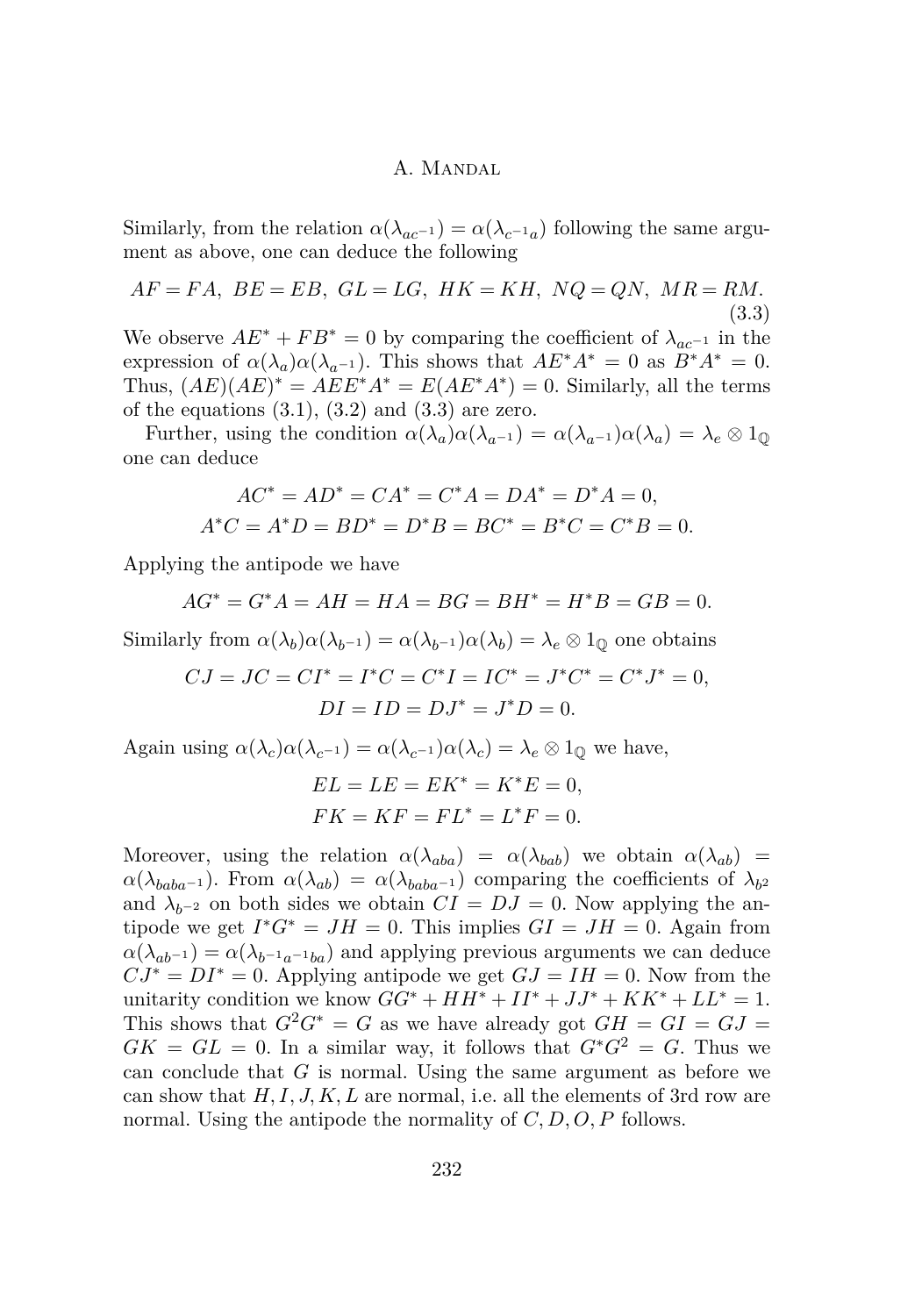Now we are going to show that *A, B, E, F, M, N, Q, R* are normal too. Using  $AA^* + BB^* + CC^* + DD^* + EE^* + FF^* = 1$  we can write

$$
A = A(AA^* + BB^* + CC^* + DD^* + EE^* + FF^*)
$$
  
=  $A^2A^* + ACC^* + ADD^*$  (as  $AB = AE = AF = 0$ )  
=  $A^2A^* + (AC^*)C + (AD^*)D$  (as *C*, *D* are normal)  
=  $A^2A^*$  (as  $AC^* = AD^* = 0$ ).

Similarly  $A^*A^2 = A$ , hence *A* is normal. Following exactly a similar line of arguments one can show the normality of the remaining elements.  $\Box$ 

<span id="page-15-0"></span>**Lemma 3.3.**  $C = D = G = H = K = L = O = P = 0$ .

*Proof.* From the relation  $\alpha(\lambda_{ac}) = \alpha(\lambda_{ca})$  equating the coefficients of  $\lambda_{ba}$ ,  $\lambda_{ab}$ ,  $\lambda_{ab}$ −1,  $\lambda_{b}$ −1*a* on both sides we get  $AO = MC, CM = OA, AP =$  $MD, CN = OB$ . This implies that  $CMM^* = OAM^* = 0, CNN^* =$  $OBN^* = 0$  as  $AM^* = BN^* = 0$ . Similarly one can obtain  $CQQ^* =$  $CRR^* = 0$ . Now using  $(AA^* + BB^* + GG^* + HH^* + MM^* + NN^*) = 1$ we have

$$
C = C(AA^* + BB^* + GG^* + HH^* + MM^* + NN^*)
$$
  
= C(AA^\* + BB^\* + GG^\* + HH^\*) (as CMM^\* = CNN^\* = 0)  
= C(GG^\* + HH^\*) (as CAA^\* = CA^\*A = 0, CBB^\* = CB^\*B = 0).

Moreover, we have

$$
C = C(EE^* + FF^* + KK^* + LL^* + QQ^* + RR^*)
$$
  
=  $C(KK^* + LL^* + QQ^* + RR^*)$  (as  $CE^* = CF^* = 0$ )  
=  $C(KK^* + LL^*)$  (as  $CQQ^* = CRR^* = 0$ ).

Using the above equations we get that  $C(KK^* + LL^*)(GG^* + HH^*)$  $C(GG^* + HH^*) = C = 0$  (as  $KG = KH = LG = LH = 0$ ). Similarly, we can find  $D = 0$ . Then we have  $G = H = 0$  by using the antipode. Moreover,  $AO = MC = 0$ ,  $AP = OB = BO = 0$ . This gives us  $O = (A^*A + B^*B + M^*M + N^*N)O = 0$ . Similarly, we get  $P = 0$ ,  $K =$  $L = 0.$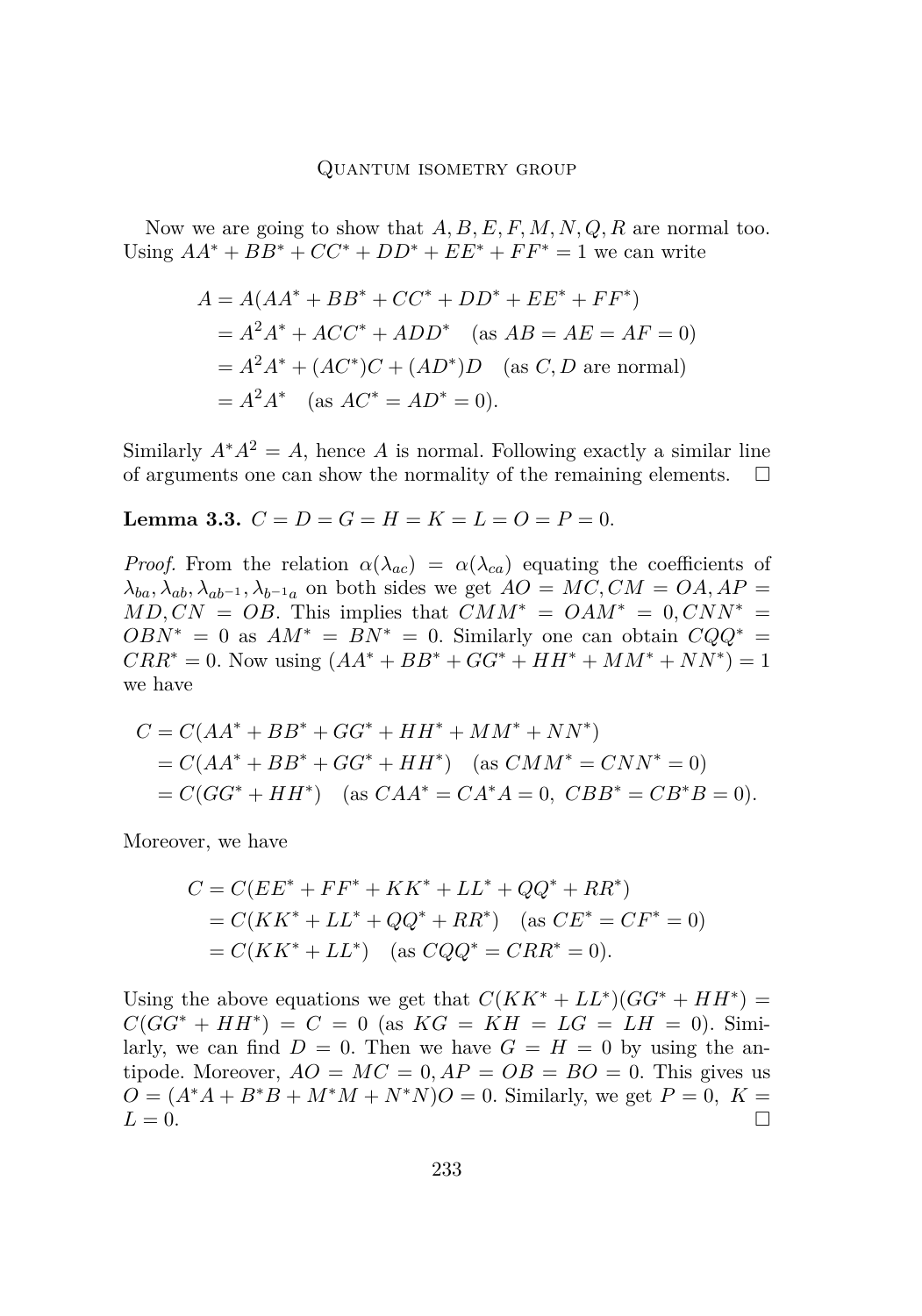Applying the above lemma, the fundamental unitary is reduced to the form

| ١*      | $\ast$ |   |    | ∗ |   |
|---------|--------|---|----|---|---|
|         |        |   |    |   |   |
|         |        | ∗ | '* |   | ٠ |
|         |        |   | ı  |   |   |
| $\cdot$ | '∗     |   | O  | ∗ |   |

<span id="page-16-0"></span>**Lemma 3.4.**

$$
AIA = IAI, BJB = JBJ, AQ = QA,
$$
  
\n
$$
QIQ = IQI, RJR = JRI, BR = RB,
$$
  
\n
$$
AJ = BI = AR = BQ = IR = JQ = 0,
$$
  
\n
$$
EIE = IEI, FJF = JFJ, EM = ME,
$$
  
\n
$$
MIM = IMI, NJN = JNJ, FN = NF,
$$
  
\n
$$
EJ = FI = EN = FM = IN = JM = 0.
$$

*Proof.* First of all we deduce the following relations among the generators,

$$
aba = bab, \ a^{-1}b^{-1}a^{-1} = b^{-1}a^{-1}b^{-1}, \ ab^{-1}a^{-1} = b^{-1}a^{-1}b,
$$
  

$$
a^{-1}ba = bab^{-1}, \ ba^{-1}b^{-1} = a^{-1}b^{-1}a, \ b^{-1}ab = aba^{-1}.
$$

We also get same relations replacing a by c. Using the condition  $\alpha(\lambda_{aba}) =$  $\alpha(\lambda_{bab})$  and comparing on both sides the coefficients of  $\lambda_{aba}$ ,  $\lambda_{a^{-1}b^{-1}a^{-1}}$ , *λ*<sub>ab</sub>−1*a*−1</sub>*, λ*<sub>*a*−1</sub>*ba, λ*<sub>*b*α−1</sub>*b*−1*, λ*<sub>*b*</sub>−1*ab* one can get

$$
AIA = IAI, BJB = JBJ, AJB = JBI,
$$
  

$$
BIA = IAJ, IBJ = BJA, JAI = AIB.
$$

Moreover, comparing the coefficients of  $\lambda_{ab^{-1}a}$ ,  $\lambda_{a^{-1}ba^{-1}}$ ,  $\lambda_{ba^{-1}b}$ ,  $\lambda_{b^{-1}ab^{-1}}$ on both sides we have

$$
AJA = BIB = IBI = JAJ = 0.
$$

Similarly, equating the coefficients of  $\lambda_{cbc}$ ,  $\lambda_{c^{-1}b^{-1}c^{-1}}$ ,  $\lambda_{cb^{-1}c^{-1}}$ ,  $\lambda_{c^{-1}bc}$  $\lambda_{bc^{-1}b^{-1}}$ ,  $\lambda_{b^{-1}cb}$  we also find

$$
EIE = IEI, FJF = JFJ, EJF = JFI,
$$
  

$$
FIE = IEJ, IFJ = FJE, JEI = EIF.
$$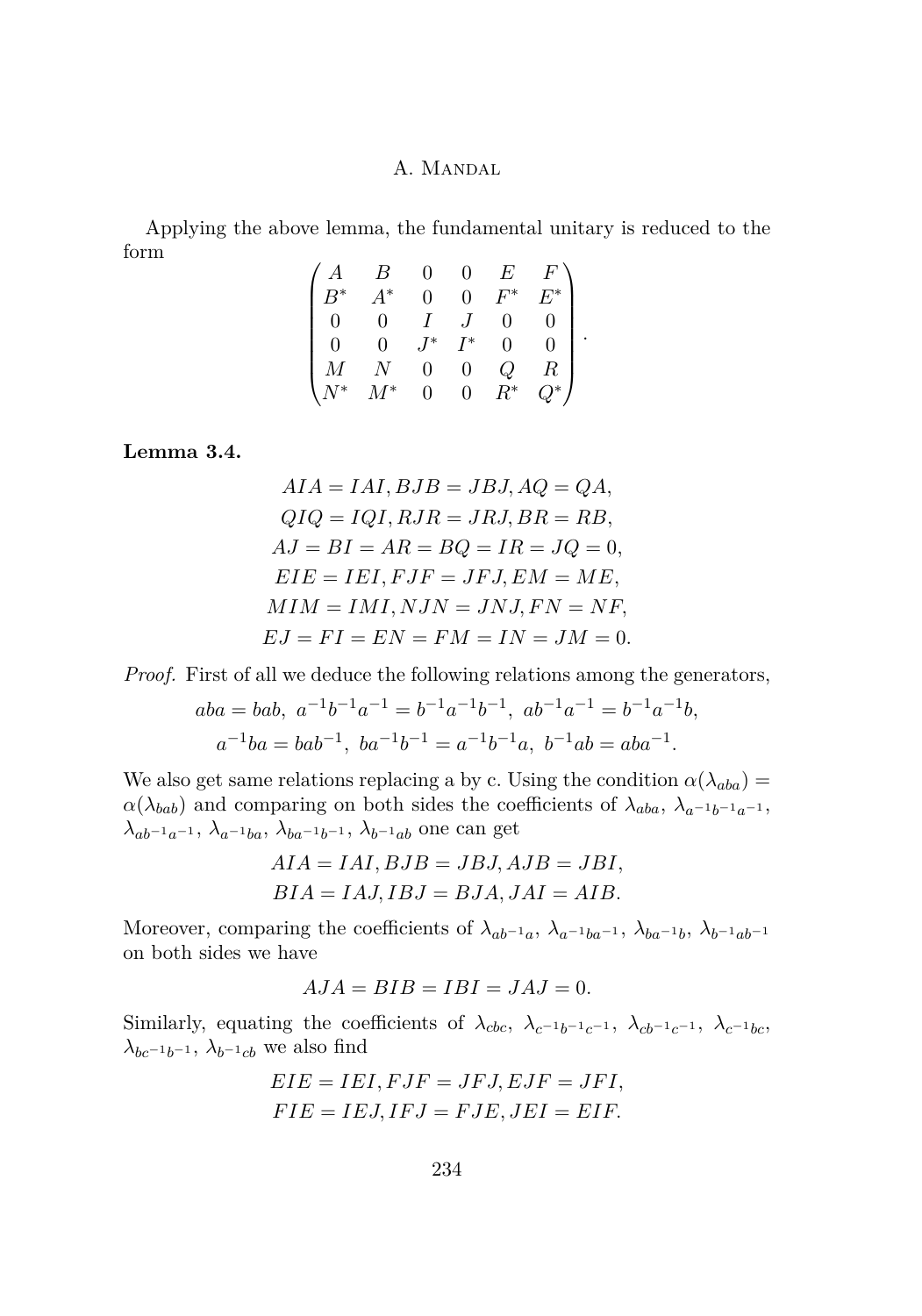Furthermore, comparing the coefficients of  $\lambda_{cb^{-1}c}, \lambda_{c^{-1}bc^{-1}}, \lambda_{bc^{-1}b}, \lambda_{b^{-1}cb^{-1}}$ on both sides we have

$$
EJE = FIF = IFI = JEJ = 0.
$$

Now our aim is to show  $JA = IB = 0$ . We have  $JAI^2 = AIBI$  as  $JAI = AIB$ , this implies  $JAI^2 = 0$  because of  $IBI = 0$ . This shows that  $JAI = 0$  as we proved before  $I^2I^* = I$ . Thus we can deduce

$$
JA = JA(II^* + JJ^*)
$$
  
= 
$$
(JAI)I^* + (JAJ)J^* \quad \text{(as } JAI = JAJ = 0)
$$
  
= 0.

Similarly, it follows that  $IB = 0$ . Now using Proposition [2.22](#page-12-1) we get  $JA = AJ = IB = BI = 0$ . In a similar way one can prove that  $EJ =$  $JE = IF = FI = 0$ , and  $MJ = IN = IR = JQ = 0$  as well. Now

$$
AR = A(II^* + JJ^*)R
$$
  
=  $(AI^*)(IR) + (AJ)(J^*R)$   
= 0 (as IR = AJ = 0).

We get  $BQ = EN = FM = 0$  applying similar arguments as above. The only remaining part of the lemma is to prove  $AQ = QA, BR =$  $RB, EM = ME, FN = NF$ . Using Lemma 4.5 of [\[13\]](#page-28-0) we can get the desired equality.

The proof of Theorem [3.1](#page-13-2) follows by combining Lemmas [3.2,](#page-13-3) [3.3,](#page-15-0) [3.4](#page-16-0) and Proposition [2.21.](#page-11-0)

We can also prove the obvious analogue of Theorem [3.1](#page-13-2) for the braid group with 2 generators.

**Theorem 3.5.** *Let* Γ *be the braid group with 2 generators. It has a presentation*

$$
\Gamma = \langle a, b \mid aba = bab \rangle
$$

*where,*  $S = \{a, b, a^{-1}, b^{-1}\}$ *. Then*  $\mathbb{Q}(\Gamma, S) \cong \mathcal{D}_{\theta}(\mathcal{D}_{\theta}(C^*(\Gamma)))$  *with the choices of automorphisms as in Proposition [2.21](#page-11-0) given by*

$$
\theta_1(a) = a^{-1}, \quad \theta_1(b) = b^{-1},
$$
  
\n $\theta_2(a) = b, \quad \theta_2(b) = a,$   
\n $\theta_3(a) = b^{-1}, \quad \theta_3(b) = a^{-1}.$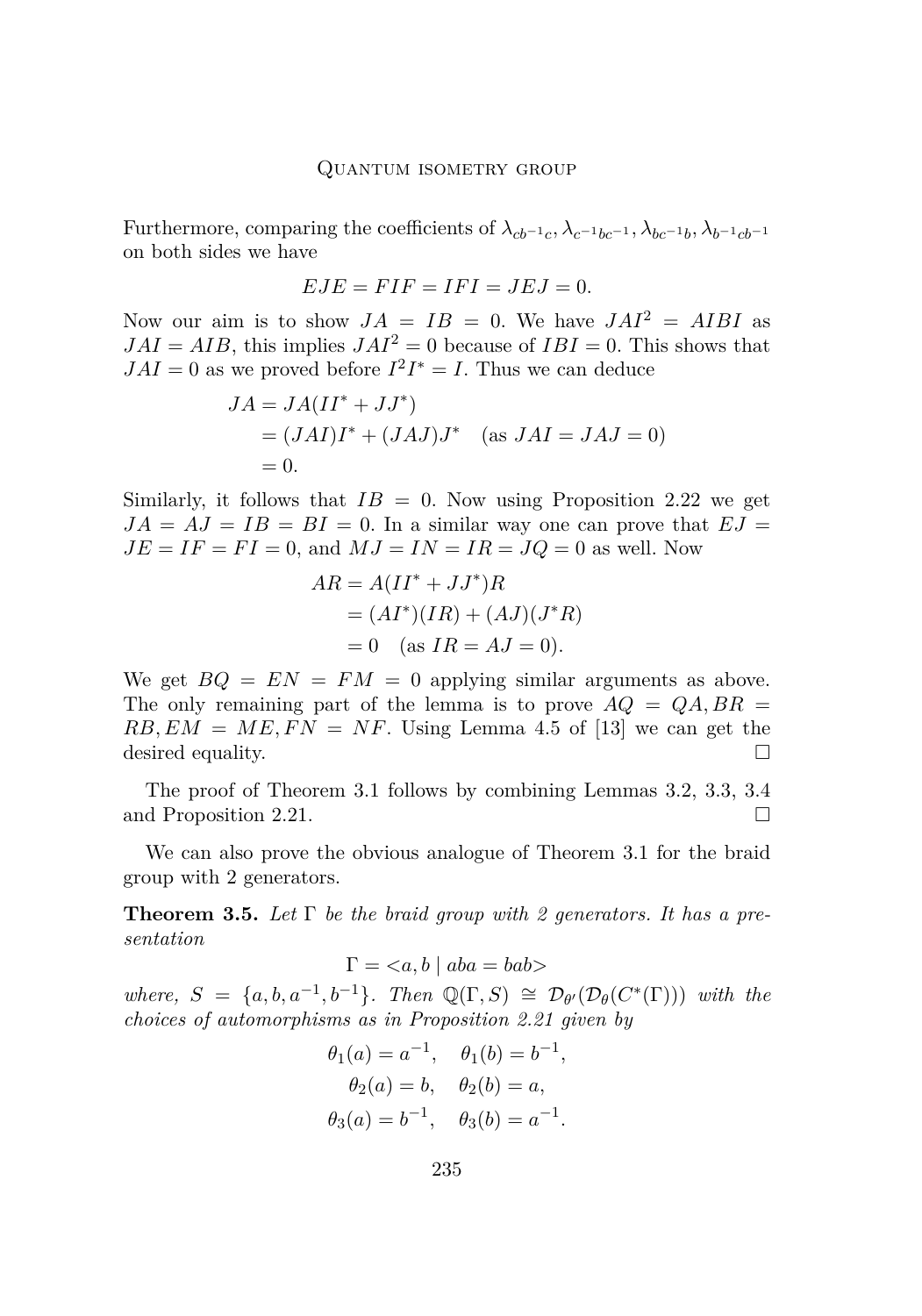The proof is omitted because it involves very similar computations and arguments as in Theorem [3.1.](#page-13-2)

# <span id="page-18-0"></span> $4.$  Alternative description of the quantum groups  $H_s^+(n,0), K_n^+$ and computing the QISO of free copies of  $\mathbb{Z}_4$

We recall the quantum groups  $H_s^+(n,0)$ ,  $K_n^+$  which are discussed in [\[3\]](#page-27-0), [\[4\]](#page-27-1) and [\[2\]](#page-27-3).  $K_n^+$  is the universal  $C^*$ -algebra generated by the unitary matrix  $((u_{ij}))$  which is described in Subsection [2.3](#page-6-3) subject to the conditions given below.

(1) Each *uij* is normal, partial isometry.

 $(2)$   $u_{ij}u_{ik} = 0, u_{ji}u_{ki} = 0 \ \forall \ i, j, k \text{ with } j \neq k.$ 

 $H_s^+(n,0)$  is the universal  $C^*$ -algebra satisfying the above conditions and moreover,  $u_{ij}^* = u_{ij}^{s-1}$ . In this section we are giving another description of these objects in terms of free wreath product motivated from the fact  $H_n^+ \cong C^*(\mathbb{Z}_2) *_{w} C(S_n^+)$  (see [\[5\]](#page-28-12)). First of all, we compute the quantum isometry group of n free copies of  $\mathbb{Z}_4$ .

<span id="page-18-2"></span>**Theorem 4.1.** *Let*  $\Gamma$  *be*  $\mathbb{Z}_4 * \mathbb{Z}_4 \cdots * \mathbb{Z}_4$ | {z } *n copies , then*  $\mathbb{Q}(\Gamma)$  *will be*  $\mathbb{Q}(\mathbb{Z}_4) *_{w}$ 

 $C(S_n^+)$ .

*Proof.* The group is presented as follows:

$$
\Gamma = \langle a_1, a_2, \cdots a_n \mid o(a_i) = 4 \ \forall \ i \rangle
$$

Now the fundamental unitary is of the form

<span id="page-18-1"></span>
$$
U = \begin{pmatrix} A_{11} & A_{12} & A_{13} & A_{14} & \cdots & A_{1(2n-1)} & A_{1(2n)} \\ A_{12}^* & A_{11}^* & A_{14}^* & A_{13}^* & \cdots & A_{1(2n)}^* & A_{1(2n-1)}^* \\ A_{21} & A_{22} & A_{23} & A_{24} & \cdots & A_{2(2n-1)} & A_{2(2n)} \\ A_{22}^* & A_{21}^* & A_{24}^* & A_{23}^* & \cdots & A_{2(2n)}^* & A_{2(2n-1)}^* \\ \vdots & \vdots & \vdots & \ddots & \vdots & \vdots & \vdots \\ A_{n1} & A_{n2} & A_{n3} & A_{n4} & \cdots & A_{n(2n-1)} & A_{n(2n)} \\ A_{n2}^* & A_{n1}^* & A_{n4}^* & A_{n3}^* & \cdots & A_{n(2n)}^* & A_{n(2n-1)}^* \end{pmatrix}
$$
(4.1)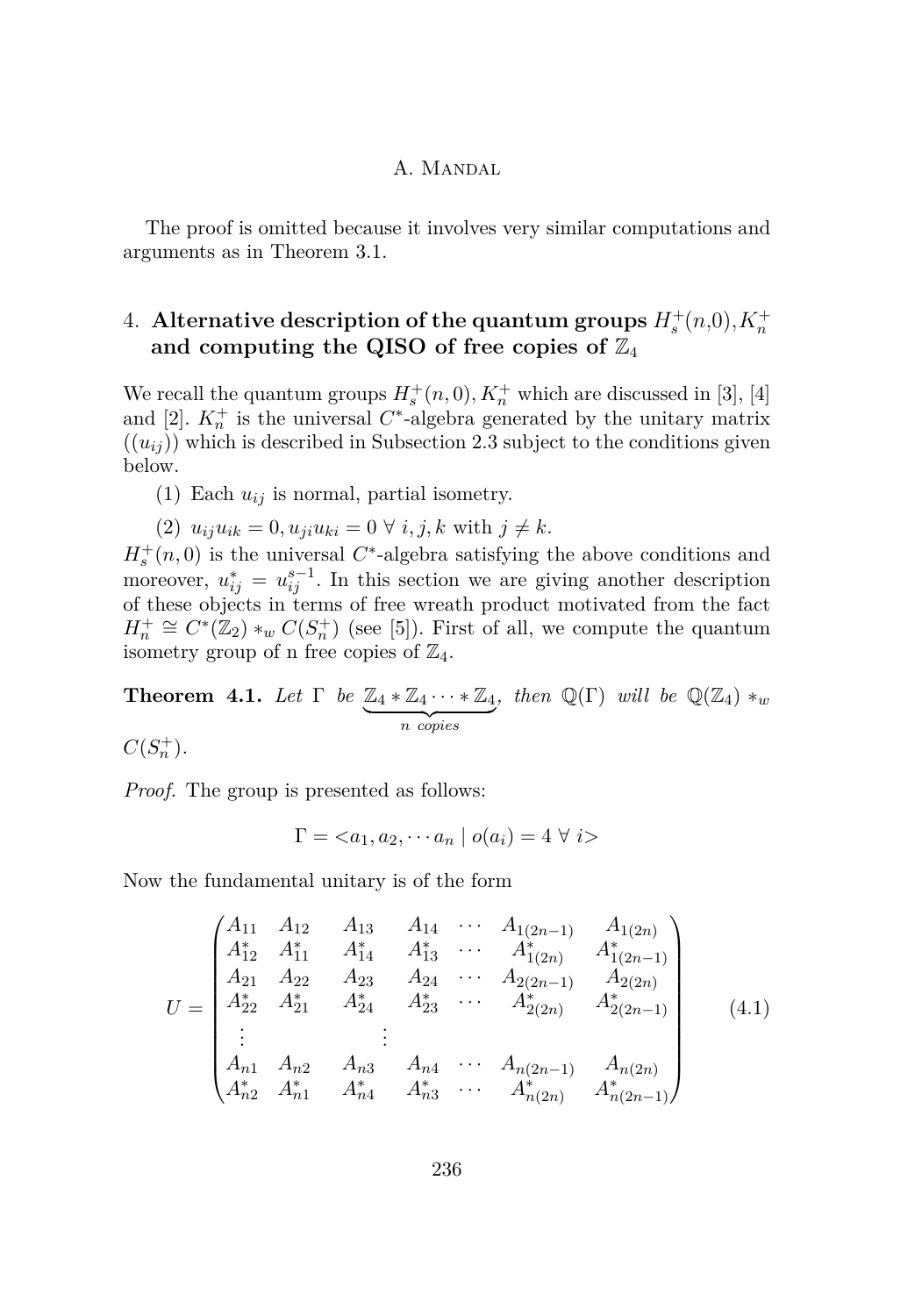Assuming the unitarity of [\(4.1\)](#page-18-1) we have

<span id="page-19-0"></span>
$$
\sum_{j=1}^{n} A_{k(2j-1)} A_{k(2j)} + A_{k(2j)} A_{k(2j-1)} = 0 \ \forall \ k.
$$

Note that the condition  $\alpha(\lambda_{a_k^3}) = \alpha(\lambda_{a_k^{-1}}) \forall k$ , is equivalent to the following, which are obtained by comparing the coefficients of all terms on both sides

$$
A_{k(2j-1)}^{*} = (A_{k(2j-1)}^{2} + A_{k(2j)}^{2})A_{k(2j-1)} + A_{k(2j)}\left[\sum_{t=1}^{j-1} (A_{k(2t-1)}A_{k(2t)} + A_{k(2t)}A_{k(2t-1)}) + \sum_{t=j+1}^{n} (A_{k(2t-1)}A_{k(2t)} + A_{k(2t)}A_{k(2t-1)})\right] \forall k, j
$$
\n(4.2)

$$
A_{k(2j)}^{*} = (A_{k(2j-1)}^{2} + A_{k(2j)}^{2})A_{k(2j)}
$$
  
+ 
$$
A_{k(2j-1)} \left[ \sum_{t=1}^{j-1} (A_{k(2t-1)}A_{k(2t)} + A_{k(2t)}A_{k(2t-1)}) + \sum_{t=j+1}^{n} (A_{k(2t-1)}A_{k(2t)} + A_{k(2t)}A_{k(2t-1)}) \right] \forall k, j
$$
  
(4.3)

$$
(A_{k(2j-1)}^2 + A_{k(2j)}^2)A_{k(2i)} = 0 \quad \forall \ i, j, k \ with \ i \neq j \tag{4.4}
$$

$$
(A_{k(2j-1)}^2 + A_{k(2j)}^2)A_{k(2i-1)} = 0 \quad \forall \ i, j, k \ with \ i \neq j \tag{4.5}
$$

$$
A_{k(2i)}(A_{k(2j-1)}^2 + A_{k(2j)}^2) = 0 \quad \forall \ i, j, k \ with \ i \neq j \tag{4.6}
$$

$$
A_{k(2i-1)}(A_{k(2j-1)}^2 + A_{k(2j)}^2) = 0 \quad \forall \ i, j, k \ with \ i \neq j \tag{4.7}
$$

<span id="page-19-3"></span><span id="page-19-2"></span><span id="page-19-1"></span>
$$
A_{kp}A_{kl}A_{kr} = 0 \quad \forall \ k, p, l, r \tag{4.8}
$$

except for

$$
p = 2j - 1, l = 2j, \quad p = 2j, l = 2j - 1 \quad \forall j,
$$
  
\n
$$
l = 2j - 1, r = 2j, \quad l = 2j, r = 2j - 1 \quad \forall j,
$$
  
\n
$$
p = l, \quad l = r, \quad p = l = r.
$$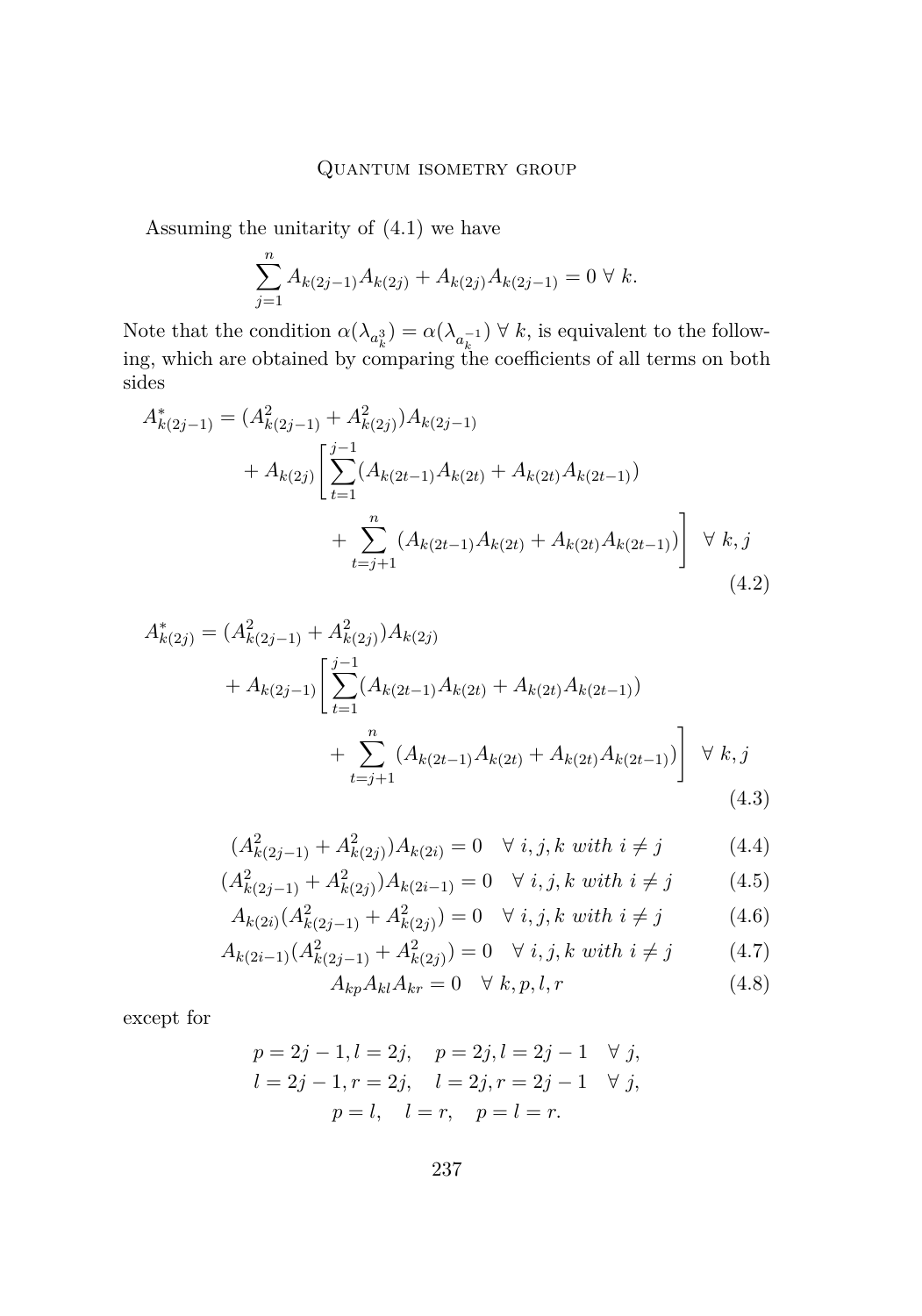Moreover, the condition  $\alpha(\lambda_{a_k})\alpha(\lambda_{a_k^{-1}}) = \alpha(\lambda_{a_k^{-1}})\alpha(\lambda_{a_k}) = \alpha(\lambda_e) = \lambda_e \otimes$  $1_{\mathbb{Q}}$  is equivalent to the following, which are obtained by comparing the coefficients of all terms on both sides

<span id="page-20-13"></span><span id="page-20-10"></span><span id="page-20-2"></span><span id="page-20-1"></span>
$$
\sum_{j=1}^{2n} A_{kj} A_{kj}^* = 1, \quad \sum_{j=1}^{2n} A_{kj}^* A_{kj} = 1 \quad \forall \ k \tag{4.9}
$$

$$
A_{k(2j-1)}A_{k(2i-1)}^* = A_{k(2j-1)}A_{k(2i)}^* = 0 \quad \forall \ i, j, k \ with \ i \neq j \tag{4.10}
$$

$$
A_{k(2j)}A_{k(2i-1)}^* = A_{k(2j)}A_{k(2i)}^* = 0 \quad \forall \ i, j, k \ with \ i \neq j \tag{4.11}
$$

$$
A_{k(2j-1)}^* A_{k(2i-1)} = A_{k(2j-1)}^* A_{k(2i)} = 0 \quad \forall \ i, j, k \ with \ i \neq j \tag{4.12}
$$

$$
A_{k(2j)}^* A_{k(2i-1)} = A_{k(2j)}^* A_{k(2i)} = 0 \quad \forall \ i, j, k \ with \ i \neq j \tag{4.13}
$$

$$
A_{k(2j-1)}A_{k(2j)}^* + A_{k(2j)}A_{k(2j-1)}^*
$$
  
=  $A_{k(2j-1)}^*A_{k(2j)} + A_{k(2j)}^*A_{k(2j-1)} = 0 \quad \forall \ k, j$  (4.14)

Then, the underlying  $C^*$ -algebra of  $\mathbb{Q}(\mathbb{Z}_4 * \mathbb{Z}_4 \cdots * \mathbb{Z}_4)$ | {z } *n copies* is the universal

 $C^*$ -algebra generated by  $A_{ij}$ 's satisfying the conditions [\(4.2\)](#page-19-0) to [\(4.14\)](#page-20-0) and  $U, U<sup>t</sup>$  both are unitaries. Now, we will prove the following equations:

<span id="page-20-0"></span>
$$
\sum_{j=1}^{2n} A_{ij} A_{ij}^* = 1, \quad \sum_{j=1}^{2n} A_{ji} A_{ji}^* = 1, \quad \forall \ i, j \tag{4.15}
$$

$$
A_{i(2j-1)}A_{i(2k)} = A_{i(2j-1)}A_{i(2k-1)} = 0, \quad \forall \ i, j, k \text{ with } j \neq k \tag{4.16}
$$

$$
A_{i(2j)}A_{i(2k)} = A_{i(2j)}A_{i(2k-1)} = 0, \quad \forall \ i, j, k \text{ with } j \neq k \tag{4.17}
$$

<span id="page-20-12"></span><span id="page-20-11"></span><span id="page-20-9"></span><span id="page-20-8"></span><span id="page-20-7"></span><span id="page-20-6"></span><span id="page-20-5"></span><span id="page-20-3"></span>
$$
A_{ji}A_{ki} = 0, \quad \forall i, j, k \text{ with } j \neq k \tag{4.18}
$$

$$
A_{i(2j-1)}^* = (A_{i(2j-1)}^2 + A_{i(2j)}^2) A_{i(2j-1)} \quad \forall \ i, j \tag{4.19}
$$

$$
A_{i(2j)}^* = (A_{i(2j-1)}^2 + A_{i(2j)}^2)A_{i(2j)} \quad \forall \ i, j \tag{4.20}
$$

<span id="page-20-4"></span>
$$
A_{i(2j-1)}A_{i(2j)} + A_{i(2j)}A_{i(2j-1)} = 0 \quad \forall \ i, j \tag{4.21}
$$

Multiplying  $A^*_{k(2j)}$  and  $A^*_{k(2j-1)}$  on the right side of the equations [\(4.2\)](#page-19-0) and [\(4.3\)](#page-19-1) respectively we can find

$$
A_{k(2j-1)}^* A_{k(2j)}^* = (A_{k(2j-1)}^2 + A_{k(2j)}^2) A_{k(2j-1)} A_{k(2j)}^* \quad \forall \ k, j \tag{4.22}
$$

$$
A_{k(2j)}^* A_{k(2j-1)}^* = (A_{k(2j-1)}^2 + A_{k(2j)}^2) A_{k(2j)} A_{k(2j-1)}^* \quad \forall \ k, j \tag{4.23}
$$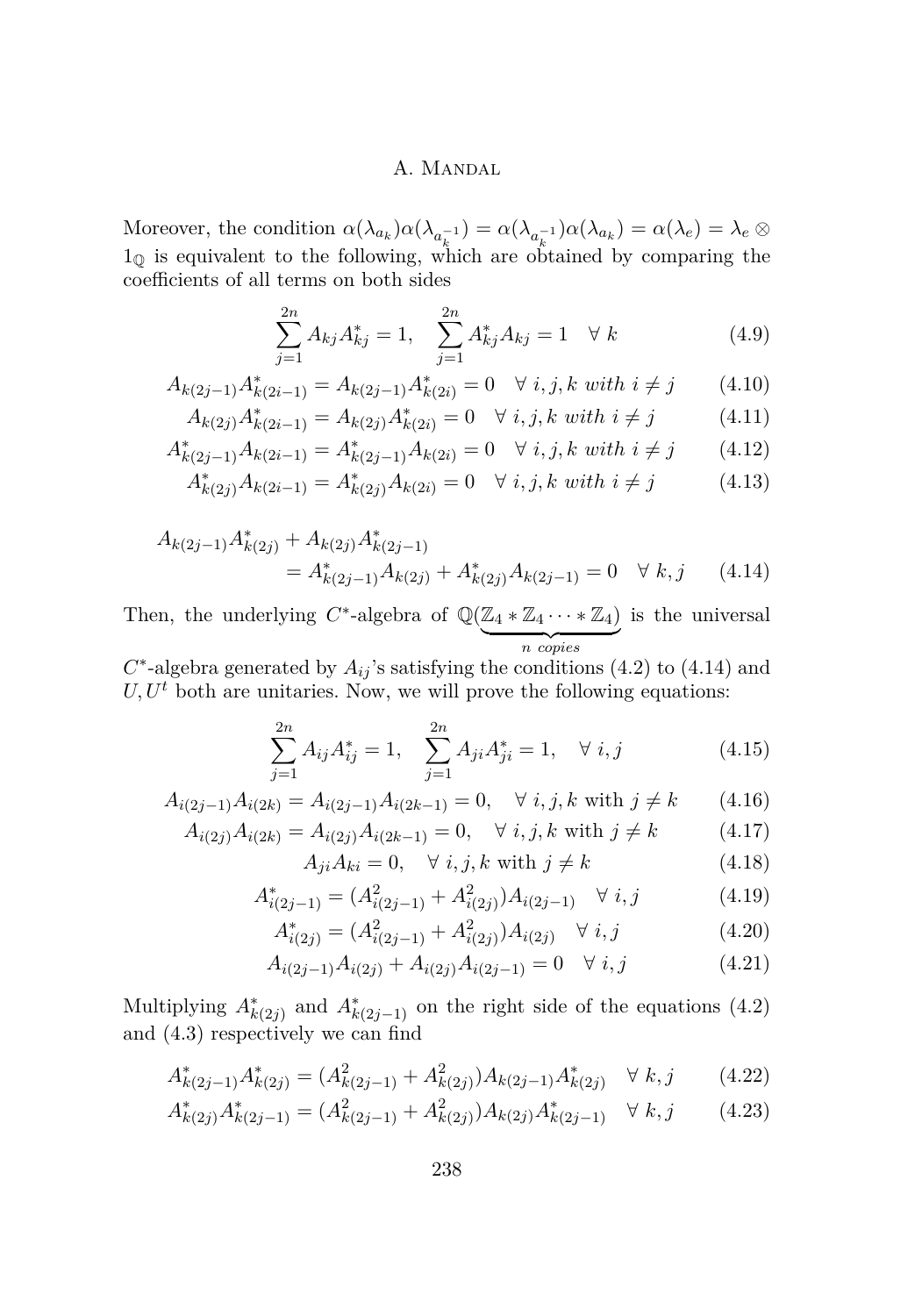by using  $(4.10)$  and  $(4.11)$ . Now adding the equations  $(4.22)$  and  $(4.23)$ we get

$$
A_{k(2j-1)}^* A_{k(2j)}^* + A_{k(2j)}^* A_{k(2j-1)}^*
$$
  
=  $(A_{k(2j-1)}^2 + A_{k(2j)}^2)(A_{k(2j-1)}A_{k(2j)}^* + A_{k(2j)}A_{k(2j-1)}^*)$   
= 0 (by using (4.14)).

Taking the adjoint we have  $A_{k(2j-1)}$   $A_{k(2j)}$  +  $A_{k(2j)}$  $A_{k(2j-1)}$  = 0 ∀  $k, j$ , which means  $(4.21)$  is satisfied.

Thus, from  $(4.2)$  and  $(4.3)$  we get  $(4.19)$  and  $(4.20)$ . From  $(4.21)$ , one can easily get  $A_{i(2j-1)}^2 A_{i(2j)} = A_{i(2j)} A_{i(2j-1)}^2$  and  $A_{i(2j)}^2 A_{i(2j-1)} = A_{i(2j-1)} A_{i(2j)}^2$ . Then, we can conclude that all  $A_{ij}$ 's are normal from the equations [\(4.19\)](#page-20-6) and  $(4.20)$ . Hence, the equations  $(4.16)$ ,  $(4.17)$  are obtained from  $(4.10)$ to  $(4.13)$  by Proposition [2.22.](#page-12-1) Applying antipode on  $(4.16)$  and  $(4.17)$ , using Proposition [2.22](#page-12-1) we obtain  $(4.18)$ . Moreover,  $(4.15)$  follows by  $(4.9)$ , unitarity of  $U^t$  and normality of  $A_{ij}$ 's.

Now consider the universal  $C^*$ -algebra  $\mathcal B$  generated by  $B_{ij}$ 's satisfying the equations [\(4.15\)](#page-20-12) to [\(4.21\)](#page-20-5) replacing  $A_{ij}$ 's by  $B_{ij}$ 's. Thus by universal property of  $\beta$  we always get a surjective  $C^*$ -morphism from  $\beta$  to the underlying  $C^*$ -algebra of  $\mathbb{Q}(\mathbb{Z}_4 * \mathbb{Z}_4 \cdots * \mathbb{Z}_4)$  sending  $B_{ij}$  to  $A_{ij}$ .

$$
n \overbrace{copies}
$$

On the other hand, we want a surjective  $C^*$ -morphism from the associated  $C^*$ -algebra of  $\mathbb{Q}(\mathbb{Z}_4 * \mathbb{Z}_4 \cdots * \mathbb{Z}_4)$ | {z } *n copies* to  $\mathcal{B}$  sending  $A_{ij}$  to  $B_{ij}$ , which

will give an isomorphism between  $\mathcal B$  and the underlying  $C^*$ -algebra of  $\mathbb{Q}(\mathbb{Z}_4 * \mathbb{Z}_4 \cdots * \mathbb{Z}_4)$ . Now, we have equations [\(4.15\)](#page-20-12) to [\(4.21\)](#page-20-5) with  $A_{ij}$ 's re-| {z } *n copies*

placed by  $B_{ij}$ 's. We input  $B_{ij}$ ,  $B_{ij}^*$  in the matrix [\(4.1\)](#page-18-1) instead of  $A_{ij}$ ,  $A_{ij}^*$ , call it *U*. Observe that each  $B_{ij}$  is normal from [\(4.19\)](#page-20-6) to [\(4.21\)](#page-20-5). Using the equations [\(4.15\)](#page-20-12) to [\(4.21\)](#page-20-5) and normality of  $B_{ij}$ 's we get the unitarity of  $\tilde{U}$  and  $\tilde{U}^t$ , hence [\(4.9\)](#page-20-13) holds. Equations [\(4.4\)](#page-19-2) to [\(4.8\)](#page-19-3), [\(4.10\)](#page-20-1) to [\(4.13\)](#page-20-10) are obtained from [\(4.16\)](#page-20-8) to [\(4.18\)](#page-20-11) by Proposition [2.22](#page-12-1) and [\(4.2\)](#page-19-0), [\(4.3\)](#page-19-1), [\(4.14\)](#page-20-0) are also satisfied using the equations [\(4.19\)](#page-20-6), [\(4.20\)](#page-20-7) and [\(4.21\)](#page-20-5).

Then, by the universal property of the associated  $C^*$ -algebra of  $\mathbb{Q}(\mathbb{Z}_4 * \mathbb{Z}_4 \cdots * \mathbb{Z}_4)$ , we get a surjective  $C^*$ -morphism from  $\mathbb{Q}(\mathbb{Z}_4 * \mathbb{Z}_4 \cdots * \mathbb{Z}_4)$ | {z } *n copies* | {z } *n copies*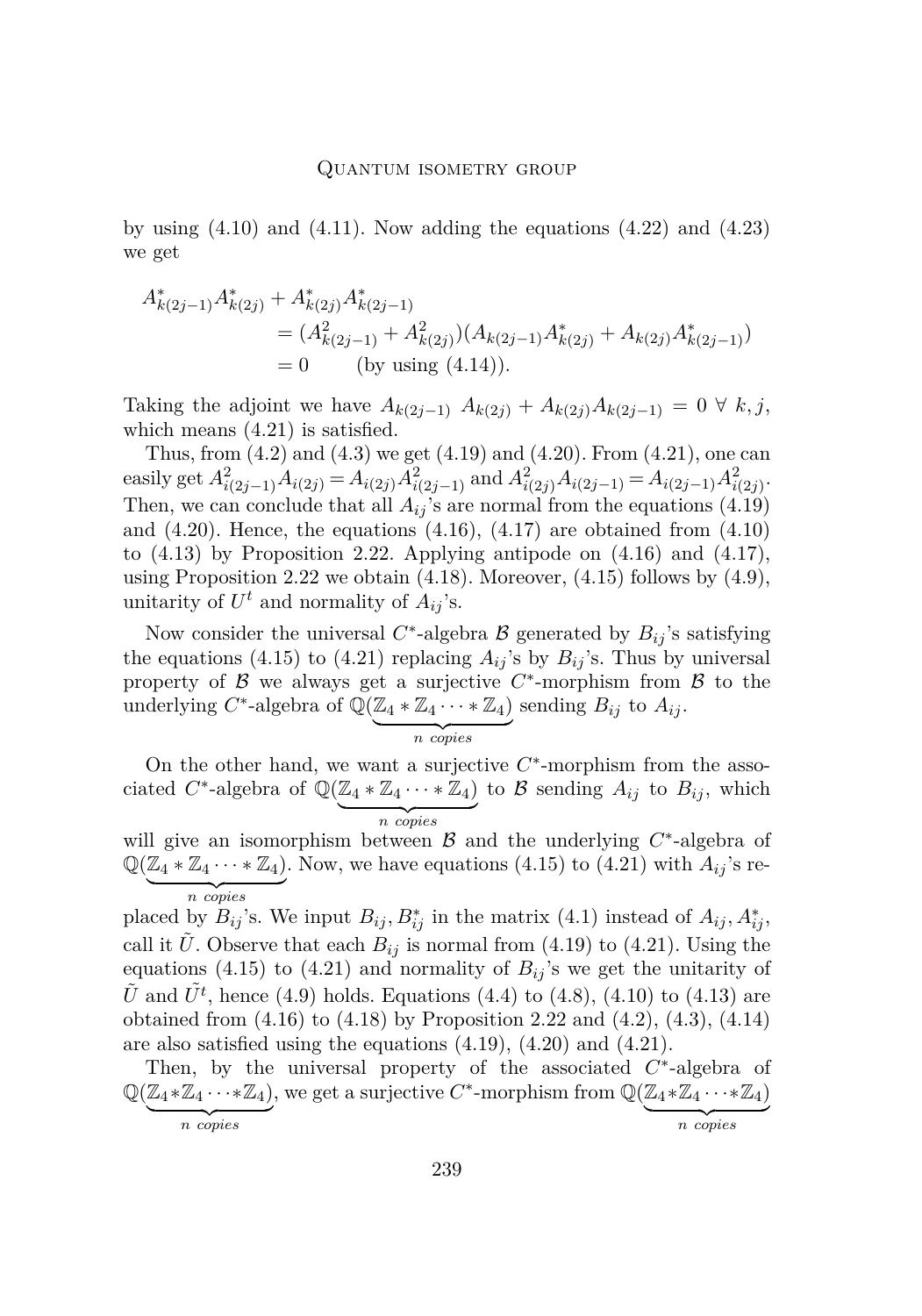to B sending  $A_{ij}$  to  $B_{ij}$ , completing the proof of the claim that the underly- $\operatorname{ing} C^*$ -algebra of  $\mathbb{Q}(\mathbb{Z}_4 * \mathbb{Z}_4 \cdots * \mathbb{Z}_4)$ is the universal *C* ∗ -algebra generated

| {z } *n copies* by  $A_{ij}$ 's satisfying the equations [\(4.15\)](#page-20-12) to [\(4.21\)](#page-20-5).

Now, consider the transpose of the matrix [\(4.1\)](#page-18-1). We denote the entries by  $v_{ij}$ . From the co-associativity condition we can easily deduce the coproduct given by  $\Delta(v_{ij}) = \sum_{k=1}^{2n} v_{ik} \otimes v_{kj}$ .

Recall the quantum group  $\mathbb{Q}(\mathbb{Z}_4)$  from [\[7\]](#page-28-4). The underlying  $C^*$ -algebra associated to  $\mathbb{Q}(\mathbb{Z}_4)$  is the universal  $C^*$ -algebra generated by two elements *u* and *v* satisfying the following relations:

$$
uu^* + vv^* = 1
$$
,  $uv + vu = 0$ ,  
 $u^* = (u^2 + v^2)u$ ,  $v^* = (u^2 + v^2)v$ .

Moreover,  $\mathbb{Q}(\mathbb{Z}_4) *_{w} C(S_n^+)$  is the universal  $C^*$ -algebra  $C^*\{U_{2i-1}, U_{2i}, t_{ij} \}$  $i = 1, \dots n$  *and*  $j = 1, \dots (n - 1), n$  satisfying the following conditions:

$$
U_{2i-1}U_{2i-1}^* + U_{2i}U_{2i}^* = 1, U_{2i-1}U_{2i} + U_{2i}U_{2i-1} = 0, \forall i
$$
  
\n
$$
U_{2i-1}^* = (U_{2i-1}^2 + U_{2i}^2)U_{2i-1}, U_{2i}^* = (U_{2i-1}^2 + U_{2i}^2)U_{2i}, \forall i
$$
  
\n
$$
t_{ij} = t_{ij}^2 = t_{ij}^*, \sum_i t_{ij} = \sum_j t_{ji} = 1,
$$
  
\n
$$
t_{ij}t_{ik} = 0, t_{ji}t_{ki} = 0 \forall i, j, k \text{ with } j \neq k,
$$
  
\n
$$
U_{2i-1}t_{ij} = t_{ij}U_{2i-1}, U_{2i}t_{ij} = t_{ij}U_{2i} \forall i, j.
$$

Its coproduct is given by

$$
\Delta'(U_{2i-1}) = U_{2i-1} \otimes U_{2i-1} + U_{2i}^* \otimes U_{2i},
$$
  
\n
$$
\Delta'(U_{2i}) = U_{2i} \otimes U_{2i-1} + U_{2i-1}^* \otimes U_{2i},
$$
  
\n
$$
\Delta'(t_{ij}) = \sum_{l=1}^n t_{il} \otimes t_{lj}.
$$

It is clear from the description of  $\mathbb{Q}(\mathbb{Z}_4 * \mathbb{Z}_4 \cdots * \mathbb{Z}_4)$ | {z } *n copies* as the universal *C* ∗ -

algebra generated by  $A_{ij}$ 's subject to  $(4.15)-(4.21)$  $(4.15)-(4.21)$  $(4.15)-(4.21)$  that we can define a *C*<sup>\*</sup>-morphism *η* from  $(C^*{A_{ij} | i = 1, \cdots n \text{ and } j = 1, \cdots (2n - 1), 2n},$  Δ)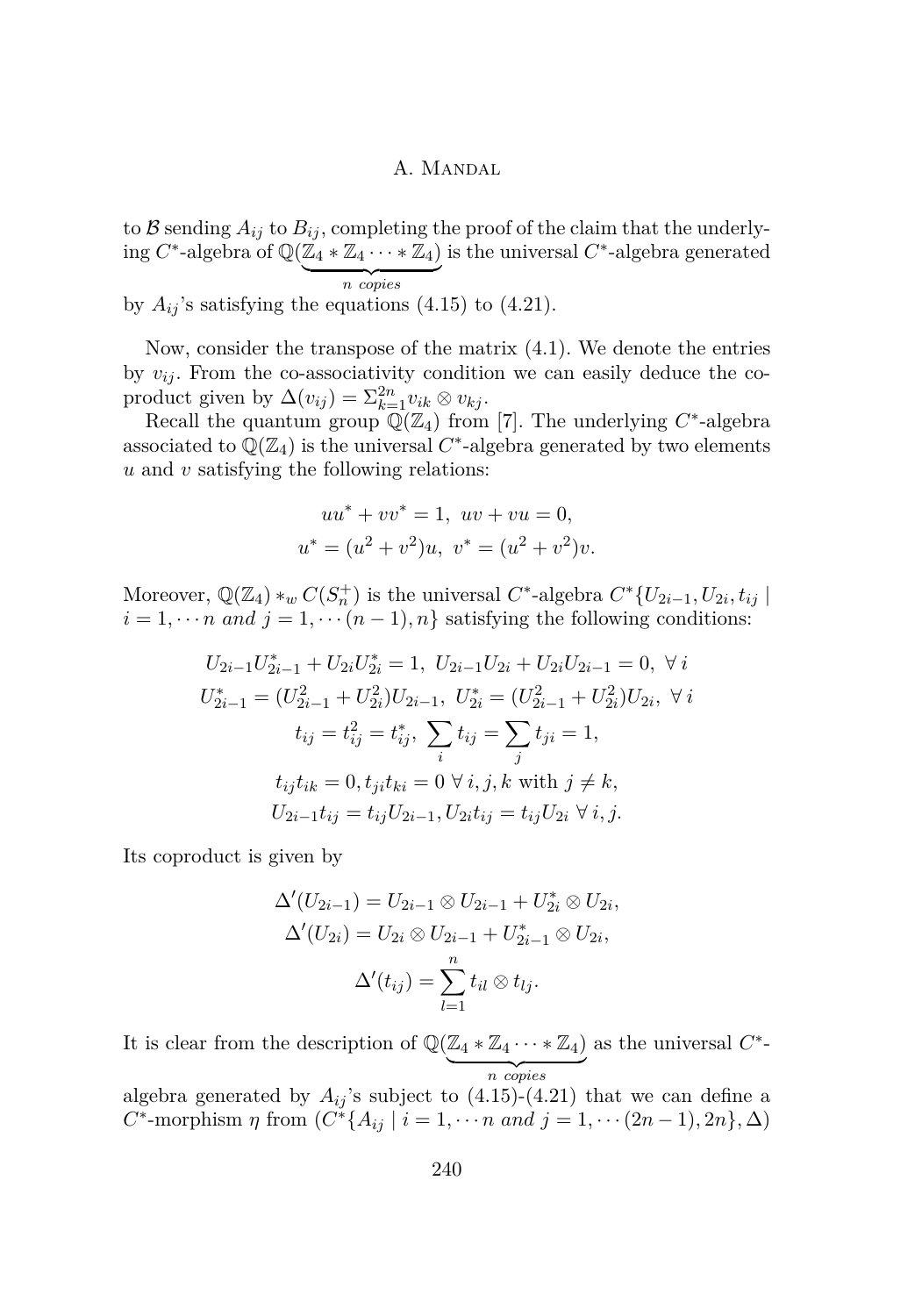to  $(C^*\{U_{2i-1}, U_{2i}, t_{ij} \mid i = 1, \cdots n \text{ and } j = 1, \cdots (n-1), n\}, \Delta')$  given by  $A_{i(2i-1)} \mapsto U_{2i-1}t_{ii}$ 

$$
A_{j(2i)} \mapsto U_{2i}t_{ij} \ \forall \ i, j.
$$

Conversely, we can define a  $C^*$ -morphism  $\eta'$  from  $(C^*\{U_{2i-1}, U_{2i}, t_{ij}\})$  $i = 1, \dots n$  and  $j = 1, \dots (n - 1), n\}, \Delta'$  to  $(C^*\{A_{ij} \mid i = 1, \dots n$  and  $j = 1, \dots n$  $1, \cdots (2n-1), 2n\}, \Delta$  given by

$$
U_{2i-1} \mapsto \sum_{j=1}^{n} A_{j(2i-1)},
$$
  
\n
$$
U_{2i} \mapsto \sum_{j=1}^{n} A_{j(2i)},
$$
  
\n
$$
t_{ij} \mapsto A_{j(2i-1)} A_{j(2i-1)}^* + A_{j(2i)} A_{j(2i)}^*.
$$

It is easy to see that  $\eta' \circ \eta = id_{\mathbb{Q}(\mathbb{Z}_4 * \mathbb{Z}_4 \cdots * \mathbb{Z}_4)}$  $\overline{n}$  copies *n copies*  $, \eta \circ \eta' = id_{\mathbb{Q}(\mathbb{Z}_4) *_{w} C(S_n^+)}$ 

In fact,  $\eta$  and  $\eta'$  are CQG isomorphisms. This completes the proof.  $\Box$ 

<span id="page-23-0"></span>*Remark 4.2.* The quantum groups  $H_s^+(n,0)$ ,  $K_n^+$  can be described in a similar way. For finite *s >* 2

$$
H_s^+(n,0) \cong [C^*(\mathbb{Z}_s) \oplus C^*(\mathbb{Z}_s)] *_{w} C(S_n^+),
$$

and

$$
K_n^+ \cong [C^*(\mathbb{Z}) \oplus C^*(\mathbb{Z})] *_{w} C(S_n^+),
$$

where  $[C^*(\mathbb{Z}_s) \oplus C^*(\mathbb{Z}_s)]$  and  $[C^*(\mathbb{Z}) \oplus C^*(\mathbb{Z})]$  admit a CQG structure as in [\[7\]](#page-28-4). These facts can be proved by essentially the same arguments of Theorem [4.1.](#page-18-2)

**Corollary 4.3.** *Using the Theorem [4.1,](#page-18-2) Remark [4.2](#page-23-0) and the result of* [\[5\]](#page-28-12) *we can conclude that for every finite s,*

$$
\mathbb{Q}(\underbrace{\mathbb{Z}_s * \mathbb{Z}_s \cdots * \mathbb{Z}_s}_{n \text{ copies}}) \cong \mathbb{Q}(\mathbb{Z}_s) *_{w} C(S_n^+).
$$

*Remark 4.4.* If we consider  $\Gamma = \mathbb{Z}_n * \mathbb{Z}_n$  where n is finite, then  $\mathbb{Q}(\Gamma)$  is doubling of the quantum group  $\mathbb{Q}(\mathbb{Z}_n) \star \mathbb{Q}(\mathbb{Z}_n)$ . In particular for  $n = 2$ ,  $\mathbb{Q}(\Gamma)$  becomes doubling of the group algebra as  $\mathbb{Q}(\mathbb{Z}_2) \cong (C^*(\mathbb{Z}_2), \Delta_{\mathbb{Z}_2})$ and  $C^*(\mathbb{Z}_2) \star C^*(\mathbb{Z}_2) \cong C^*(\mathbb{Z}_2 * \mathbb{Z}_2).$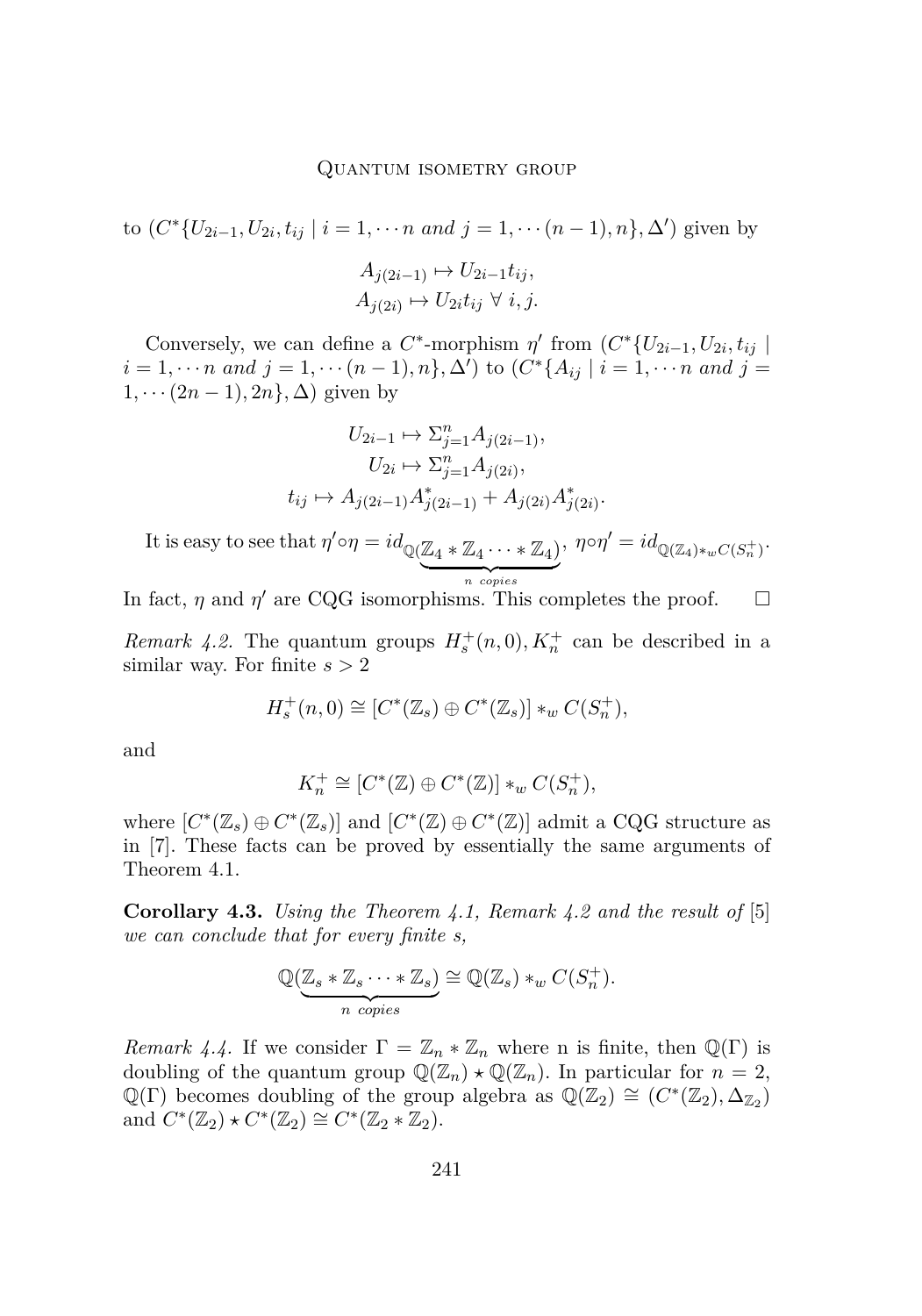# 5. **Examples of**  $(\Gamma, S)$  for which  $\mathbb{Q}(\Gamma) \cong \mathcal{D}_{\theta}(C^*(\Gamma))$

We already mentioned in Subsection [2.4](#page-10-1) that, if there exists a non trivial automorphism of order 2 which preserves the generating set, then  $\mathcal{D}_{\theta}(C^*(\Gamma))$  ([\[17\]](#page-28-10), [\[14\]](#page-28-5)) will be always a quantum subgroup of  $\mathbb{Q}(\Gamma)$ . In [\[7\]](#page-28-4), [\[14\]](#page-28-5), [\[18\]](#page-29-1) the authors could show that  $\mathbb{Q}(\Gamma)$  coincides with doubled group algebra for some examples. In Section 5 of [\[13\]](#page-28-0) together with Goswami we also gave few examples of groups where this happens. Our aim in this section is to give more examples of such groups.

# 5.1.  $\mathbb{Z}_9 \rtimes \mathbb{Z}_3$

The above group has a presentation  $\Gamma = \langle h, g \mid o(g) = 9, o(h) = 3, h^{-1}gh =$ *g* <sup>4</sup>*>*. Using Lemma 5*.*3 of [\[13\]](#page-28-0) its fundamental unitary is of the form

$$
\begin{pmatrix} A & B & 0 & 0 \\ B^* & A^* & 0 & 0 \\ 0 & 0 & G & H \\ 0 & 0 & H^* & G^* \end{pmatrix}.
$$

Now the action is defined as

$$
\alpha(\lambda_h) = \lambda_h \otimes A + \lambda_{h^{-1}} \otimes B,
$$
  
\n
$$
\alpha(\lambda_{h^{-1}}) = \lambda_h \otimes B^* + \lambda_{h^{-1}} \otimes A^*,
$$
  
\n
$$
\alpha(\lambda_g) = \lambda_g \otimes G + \lambda_{g^{-1}} \otimes H,
$$
  
\n
$$
\alpha(\lambda_{g^{-1}}) = \lambda_g \otimes H^* + \lambda_{g^{-1}} \otimes G^*.
$$

First we are going to show that  $B=0$ .

We have  $\alpha(\lambda_{gh}) = \alpha(\lambda_{hg^4}), \alpha(\lambda_{g^4}) = \lambda_{g^4} \otimes G^4 + \lambda_{h^4} \otimes H^4$  as  $GH =$ *HG* = 0. Equating all the terms of  $\alpha(\lambda_{gh}) = \alpha(\lambda_{hq})$  on both sides we deduce

$$
GA = AG^4, HA = AH^4, GB = HB = BG^4 = BH^4 = 0.
$$

Thus,  $B = (G^*G + H^*H)B = 0$  as  $(G^*G + H^*H) = 1$ ,  $GB = HB = 0$ . This gives the following reduction:

$$
\begin{pmatrix} A & 0 & 0 & 0 \\ 0 & A^* & 0 & 0 \\ 0 & 0 & G & H \\ 0 & 0 & H^* & G^* \end{pmatrix}.
$$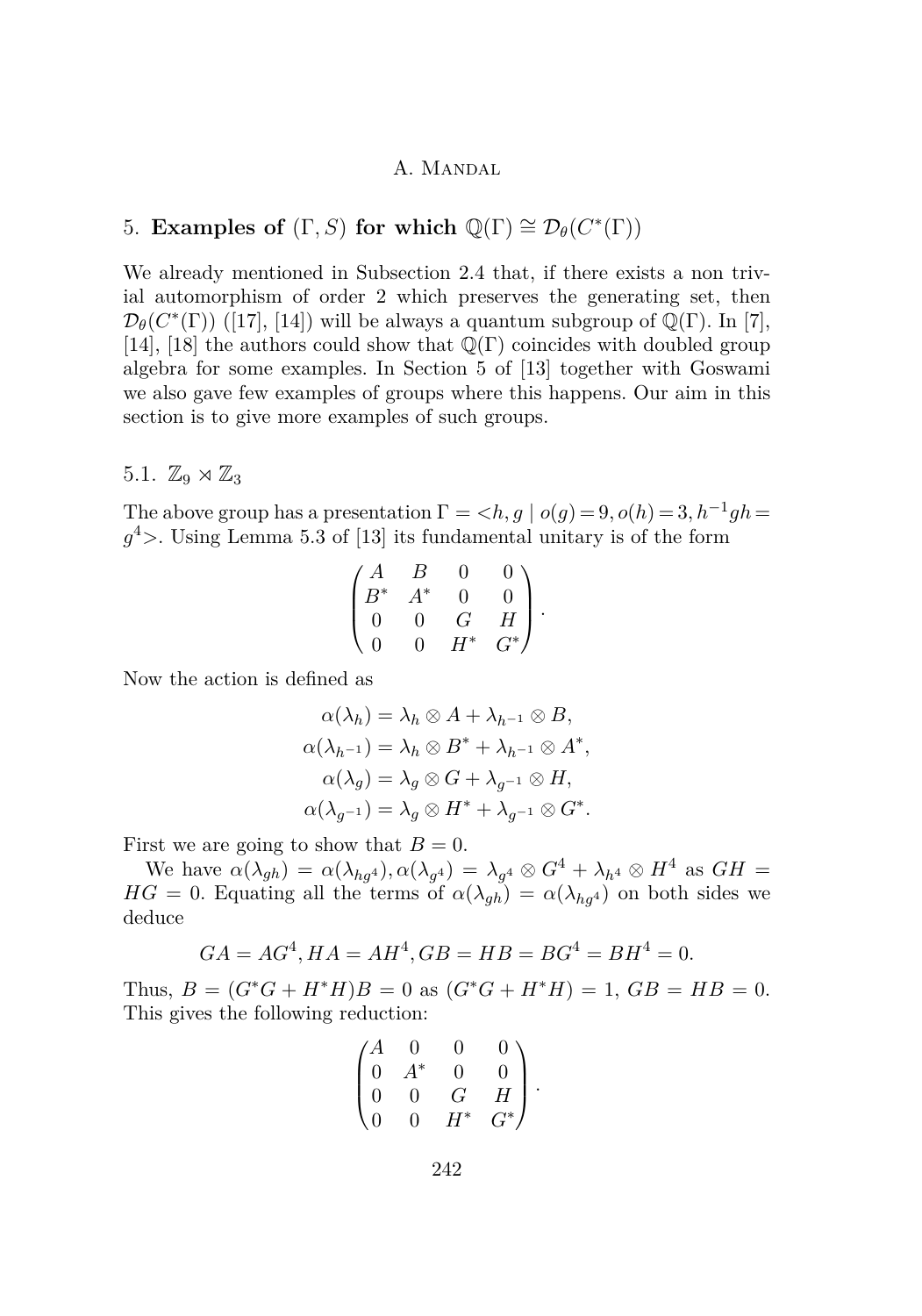#### Quantum isometry group

Moreover, using the relations between the generators one can find

$$
A^*G A = G^4, A^*H A = H^4, A^*G = G^4 A^*, A^*H = H^4 A^*.
$$

Now using the above relations we can easily show that *G*∗*G, H*∗*H* are central projections of the desired algebra, hence Q(Γ*, S*) is isomorphic to  $\mathcal{D}_{\theta}(C^*(\Gamma))$  by Proposition [2.20,](#page-10-0) with the automorphism  $g \mapsto g^{-1}, h \mapsto h$ .

5.2.  $(\mathbb{Z}_2 * \mathbb{Z}_2) \times \mathbb{Z}_2$ 

The group is presented as  $\Gamma = \langle a, b, c \mid ba = ab, bc = cb, a^2 = b^2 = c^2 = e \rangle$ . Here  $S = \{a, b, c\}$ . The action is given by

$$
\alpha(\lambda_a) = \lambda_a \otimes A + \lambda_b \otimes B + \lambda_c \otimes C,
$$
  
\n
$$
\alpha(\lambda_b) = \lambda_a \otimes D + \lambda_b \otimes E + \lambda_c \otimes F,
$$
  
\n
$$
\alpha(\lambda_c) = \lambda_a \otimes G + \lambda_b \otimes H + \lambda_c \otimes K.
$$

Write the fundamental unitary as

$$
\begin{pmatrix} A & B & C \\ D & E & F \\ G & H & K \end{pmatrix}.
$$

Our aim is to show  $D = B = F = H = 0$ .

Applying  $\alpha(\lambda_{a^2}) = \lambda_e \otimes 1_{\mathbb{Q}}$  and comparing the coefficients of  $\lambda_{ac}, \lambda_{ca}$ on both sides we have  $AC = CA = 0$ . Using the antipode one can get  $AG = GA = 0.$ 

Applying the same process with *b, c* we can deduce

$$
DF = FD = BH = HB = 0,
$$
  

$$
GK = KG = CK = KC = 0.
$$

Further, using the condition  $\alpha(\lambda_{ab}) = \alpha(\lambda_{ba})$  comparing the coefficients of  $\lambda_{ac}, \lambda_{ca}$  on both sides we can get  $AF = DC, CD = FA$ . Applying  $\kappa$  we have  $HA = GB, AH = BG$ . Proceeding the same argument with  $\alpha(\lambda_{cb}) = \alpha(\lambda_{bc})$  one can find

$$
DK = GF, KD = FG,
$$
  

$$
KB = HC, BK = CH.
$$

Again we have,  $GH + HG = 0$  from  $\alpha(\lambda_{a^2}) = \lambda_e \otimes 1_{\mathbb{Q}}$  comparing the coefficient of  $\lambda_{ab}$  on both sides. Now  $AHG = BG^2$  as we know  $AH = BG$ . Further we have  $-AGH = BG^2$  as  $GH = -HG$ . Thus we get  $BG^2 = 0$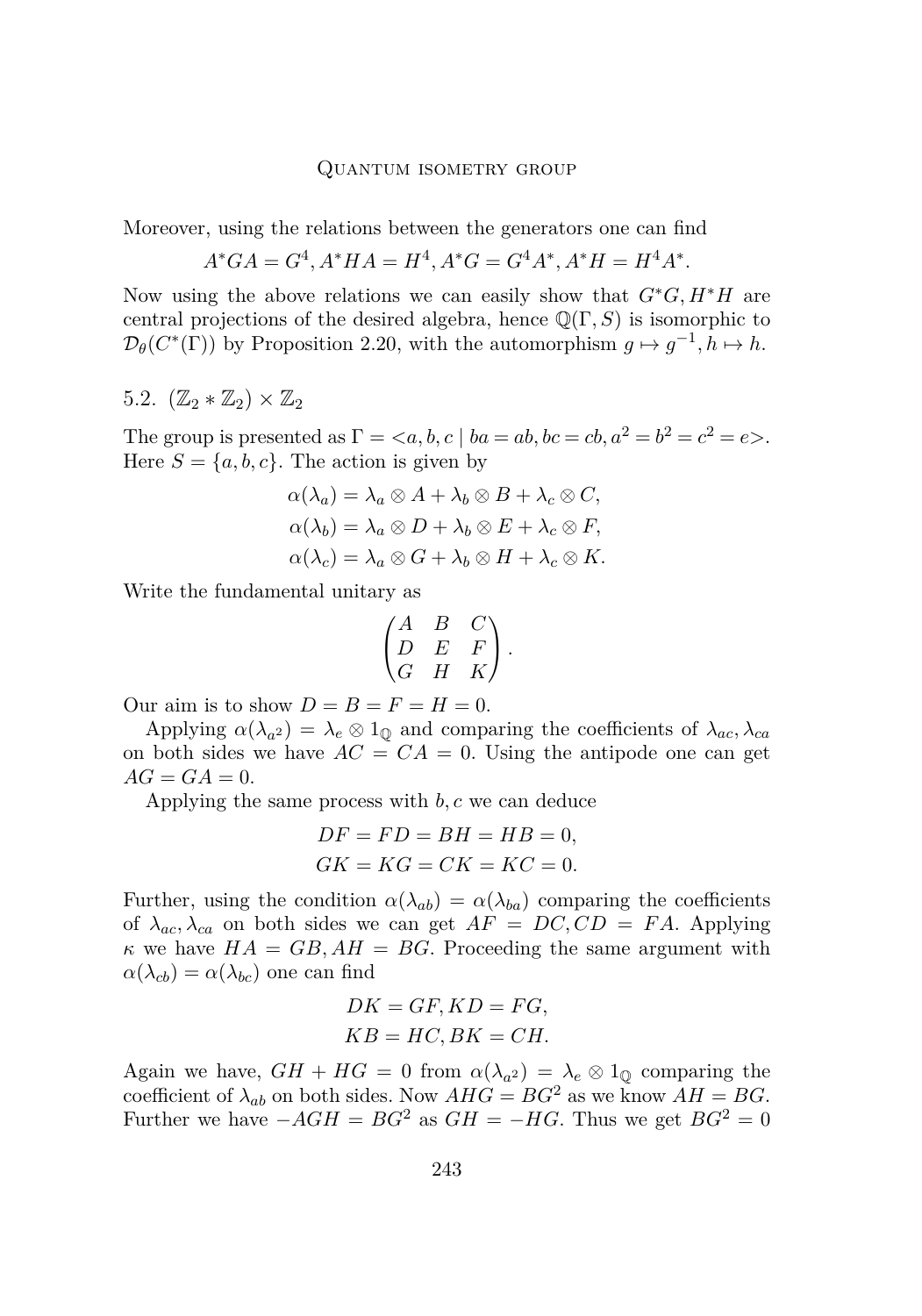as  $AG = 0$ . Similarly it can be shown that  $BK^2 = 0$ , obviously  $BH^2 = 0$ as  $BH = 0$ . Hence,  $B = B(G^2 + H^2 + K^2) = 0$  as  $(G^2 + H^2 + K^2) = 1$ . This gives  $D = 0$  by using the antipode.

Now  $HA = 0$ ,  $HC = 0$  as we get before  $HA = GB$ ,  $HC = KB$ . This implies  $H = H(A^2 + C^2) = 0$ , and applying the antipode  $F = 0$ . Thus the fundamental unitary is reduced to the form

<span id="page-26-0"></span>
$$
\begin{pmatrix}\nA & 0 & C \\
0 & E & 0 \\
G & 0 & K\n\end{pmatrix}
$$
\n(5.1)

It now follows from Proposition [2.20](#page-10-0) that  $\mathbb{Q}(\Gamma) \cong \mathcal{D}_{\theta}(C^*(\Gamma))$  with respect to the automorphism  $a \mapsto c, c \mapsto a, b \mapsto b$ .

*Remark 5.1.* The above CQG can be identified with  $\mathbb{Q}(\mathbb{Z}_2 * \mathbb{Z}_2) \hat{\otimes} \mathbb{Q}(\mathbb{Z}_2)$ , which is clear from the form of fundamental unitary  $(5.1)$  after reduction.

# 5.3. **Lamplighter Group**

The group is presented as  $\Gamma = \langle a, t \mid a^2 = [t^m a t^{-m}, t^n a t^{-n}] = e \rangle$  where  $m, n \in \mathbb{Z}$ .

Fundamental unitary is of the form

$$
\begin{pmatrix} A & B & C \\ D & E & F \\ D^* & F^* & E^* \end{pmatrix}.
$$

Now the aim is to show  $B = C = D = 0$ .

Using the condition  $\alpha(\lambda_{a^2}) = \alpha(\lambda_e) = \lambda_e \otimes 1_{\mathbb{Q}}$  we deduce  $D^2 = 0$ , this implies  $B^2 = C^2 = 0$  applying the antipode. Further, we know  $DD^*$  +  $EE^* + FF^* = 1$ , which gives us  $DEE^* + DFF^* = D$  as  $D^2 = 0$ . If we can show  $DE = DF = 0$  then we will be able to prove our first claim i.e,  $D = 0$ .

Using group relations we deduce  $t^{(m-n)}at^{-(m-n)}a = at^{(m-n)}at^{-(m-n)}$ [where  $m, n \in \mathbb{Z}$ ]. In particular,  $t^{-1}ata = atat^{-1}$ ,  $tat^{-1}a = atat^{-1}$ , which gives us  $at = tat^{-1}ata$ . Now using the condition  $\alpha(\lambda_{at}) = \alpha(\lambda_{tat^{-1}ata})$ comparing the coefficient of  $\lambda_{t^2}$  on both sides we have  $BE = 0$  because there are no terms with coefficient  $\lambda_{t^2}$  on the right hand side as  $D^2 =$  $BF = BE^* = FB = E^*B = 0$ . Applying the antipode one can get  $DE = 0$ . Similarly, using the relation  $\alpha(\lambda_{at^{-1}}) = \alpha(\lambda_{t^{-1}atat^{-1}a})$  following the same argument we can deduce  $BF^* = 0$ ,  $DF = 0$ . Hence, we get  $D =$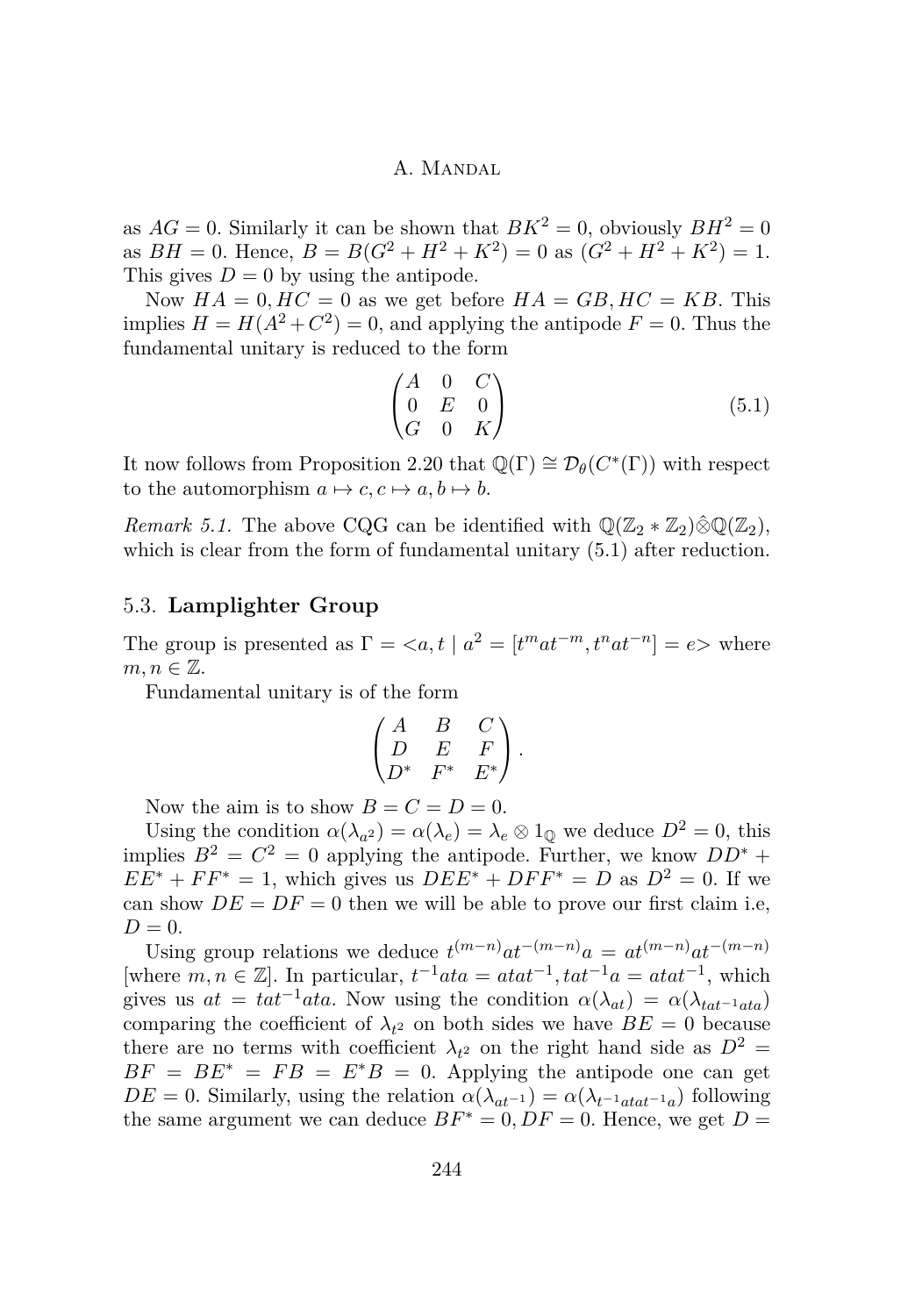0. This gives us  $B = C = 0$  using the antipode. Thus, the fundamental unitary is reduced to the form

$$
\begin{pmatrix} A & 0 & 0 \\ 0 & E & F \\ 0 & F^* & E^* \end{pmatrix}.
$$

From the relation of the group one can easily get,

 $AE = EAE^* AEA, E^*A = AE^* AEAE^*, AE^* = E^* AEAE^* A.$ 

Thus we have,

$$
AEE^* = EAE^*AEAE^* = E(AE^*AEAE^*) = EE^*A,
$$

hence  $EE^*$  is a central projection. Similarly,  $FF^*$  is a central projection. Now we can define the map from  $C^*\{A, E, F\}$  to  $C^*(\Gamma) \oplus C^*(\Gamma)$  such as  $A \mapsto (\lambda_a \oplus \lambda_a), E \mapsto (\lambda_t \oplus 0), F \mapsto (0 \oplus \lambda_{t-1}).$  This gives the isomorphism between these two algebras, which is also a CQG isomorphism and by Proposition [2.20](#page-10-0) corresponding to the automorphism  $a \mapsto a, t \mapsto t^{-1}$  we can conclude that  $\mathbb{Q}(\Gamma) \cong \mathcal{D}_{\theta}(\widetilde{C}^*(\Gamma))$ .

### **Acknowledgements**

I would like to thank Debashish Goswami and Jyotishman Bhowmick for useful discussions. I would also like to thank the anonymous referee for pointing out some mistakes in the older version of the paper.

### **References**

- <span id="page-27-2"></span>[1] T. Banica – "Quantum automorphism groups of small metric spaces", *Pacific J. Math.* **219** (2005), no. 1, p. 27–51.
- <span id="page-27-3"></span>[2] T. Banica & A. Skalski – "Two parameter families of quantum symmetry groups", *J. Funct. Anal.* **260** (2011), no. 11, p. 3252–3282.
- <span id="page-27-0"></span>[3]  $\frac{1}{2}$ , "Quantum isometry groups of duals of free powers of cyclic groups", *Int. Math. Res. Not.* **2012** (2012), no. 9, p. 2094–2122.
- <span id="page-27-1"></span>[4] \_\_\_\_, "Quantum symmetry groups of  $C^*$ -algebras equipped with orthogonal filtrations", *Proc. Lond. Math. Soc. (3)* **106** (2013), no. 5, p. 980–1004.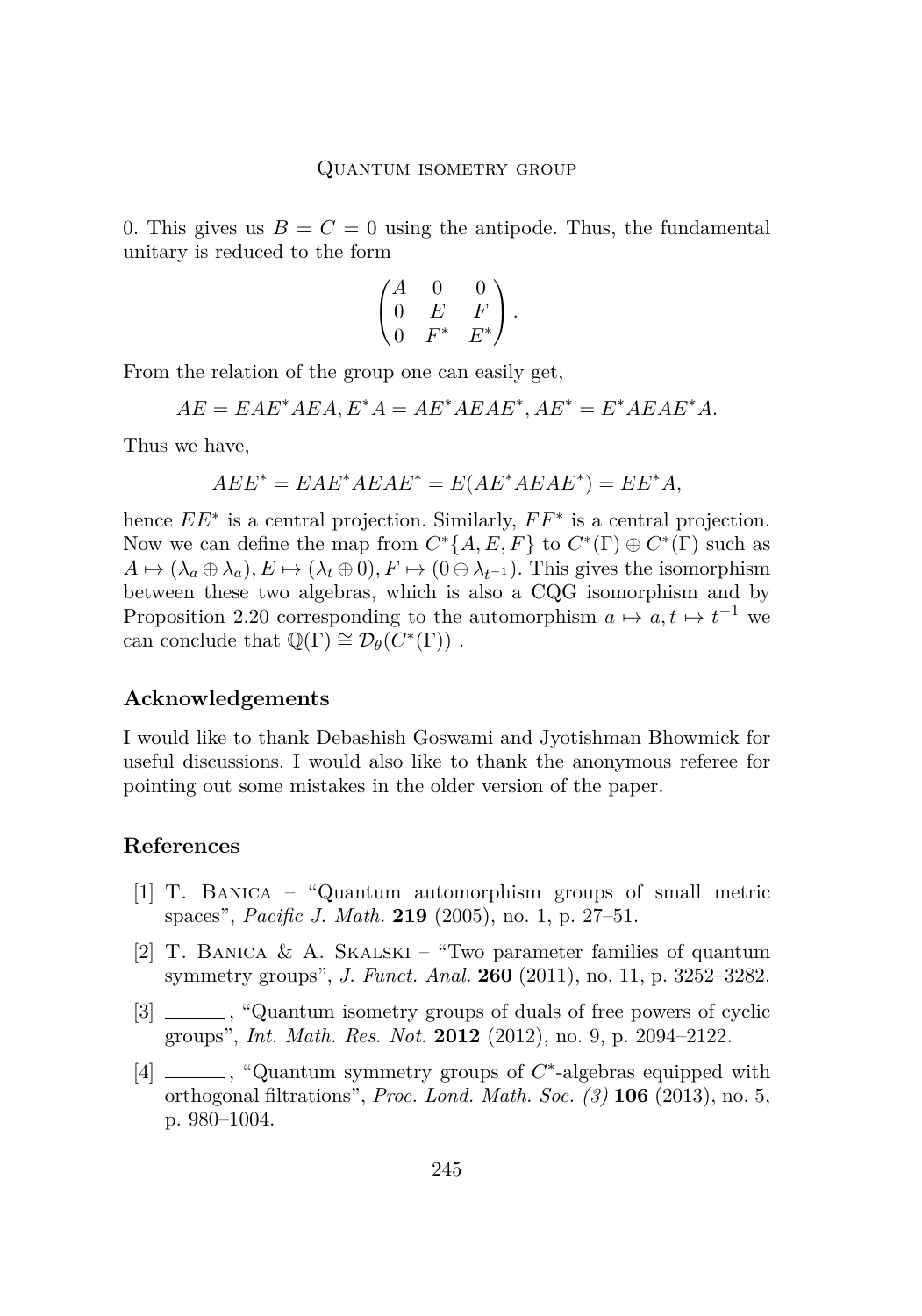- <span id="page-28-12"></span>[5] T. BANICA & R. VERGNIOUX – "Fusion rules for quantum reflection groups", *J. Noncommut. Geom.* **3** (2009), no. 3, p. 327–359.
- <span id="page-28-6"></span>[6] J. BHOWMICK & D. GOSWAMI – "Quantum group of orientation preserving Riemannian isometries", *J. Funct. Anal.* **257** (2009), no. 8, p. 2530–2572.
- <span id="page-28-4"></span>[7] J. BHOWMICK & A. SKALSKI – "Quantum isometry groups of noncommutative manifolds associated to group *C* ∗ - algebras", *J. Geom. Phys.* **60** (2010), no. 10, p. 1474–1489.
- <span id="page-28-1"></span>[8] J. Bichon – "Quantum automorphism groups of finite graphs", *Proc. Am. Math. Soc.* **131** (2003), no. 3, p. 665–673.
- <span id="page-28-8"></span>[9]  $\equiv$ , "Free wreath product by the quantum permutation group", *Algebr. Represent. Theory* **7** (2004), no. 4, p. 343–362.
- <span id="page-28-3"></span>[10] A. Connes – *Noncommutative Geometry*, Academic Press, 1994.
- <span id="page-28-2"></span>[11] D. Goswami – "Quantum group of isometries in classical and noncommutative geometry", *Commun. Math. Phys.* **285** (2009), no. 1, p. 141–160.
- <span id="page-28-9"></span>[12]  $\frac{12}{\frac{12}{\frac{12}{\frac{12}{\frac{12}{\frac{12}{\frac{12}{\frac{12}{\frac{12}{\frac{12}{\frac{12}{\frac{12}{\frac{12}{\frac{12}{\frac{12}{\frac{12}{\frac{12}{\frac{12}{\frac{12}{\frac{12}{\frac{12}{\frac{12}{\frac{12}{\frac{12}{\frac{12}{\frac{12}{\frac{12}{\frac{12}{\frac{12}{\frac{12}{\frac{12}{\frac{12}{\frac{12}{\frac{12}{\frac{12}{\frac{12}{$ class of compact metric spaces", *Adv. Math.* **280** (2015), p. 340–359.
- <span id="page-28-0"></span>[13] D. GOSWAMI & A. MANDAL – "Quantum isometry group of dual of finitely generated discrete groups and quantum groups", [https:](https://arxiv.org/abs/1408.5683) [//arxiv.org/abs/1408.5683](https://arxiv.org/abs/1408.5683), 2015.
- <span id="page-28-5"></span>[14] J. Liszka-Dalecki & P. M. Sołtan – "Quantum isometry groups of symmetric groups", *Int. J. Math.* **23** (2012), no. 7, p. 1250074–1– 1250074–25.
- <span id="page-28-7"></span>[15] A. MAES & A. VAN DAELE – "Notes on compact quantum groups", *Nieuw. Arch. Wisk.* **16** (1998), no. 1-2, p. 73–112.
- <span id="page-28-11"></span>[16] R. K. Molnar – "Semi-direct products of Hopf algebras", *J. Algebra* **47** (1977), p. 29–51.
- <span id="page-28-10"></span>[17] A. SKALSKI & P. M. SOŁTAN – "Projective limits of quantum symmetry groups and the doubling construction of Hopf algebras", *Infin. Dimens. Anal.Quantum probab. Relat. Top.* **17** (2014), no. 2, p. 1450012–1–1450012–27.